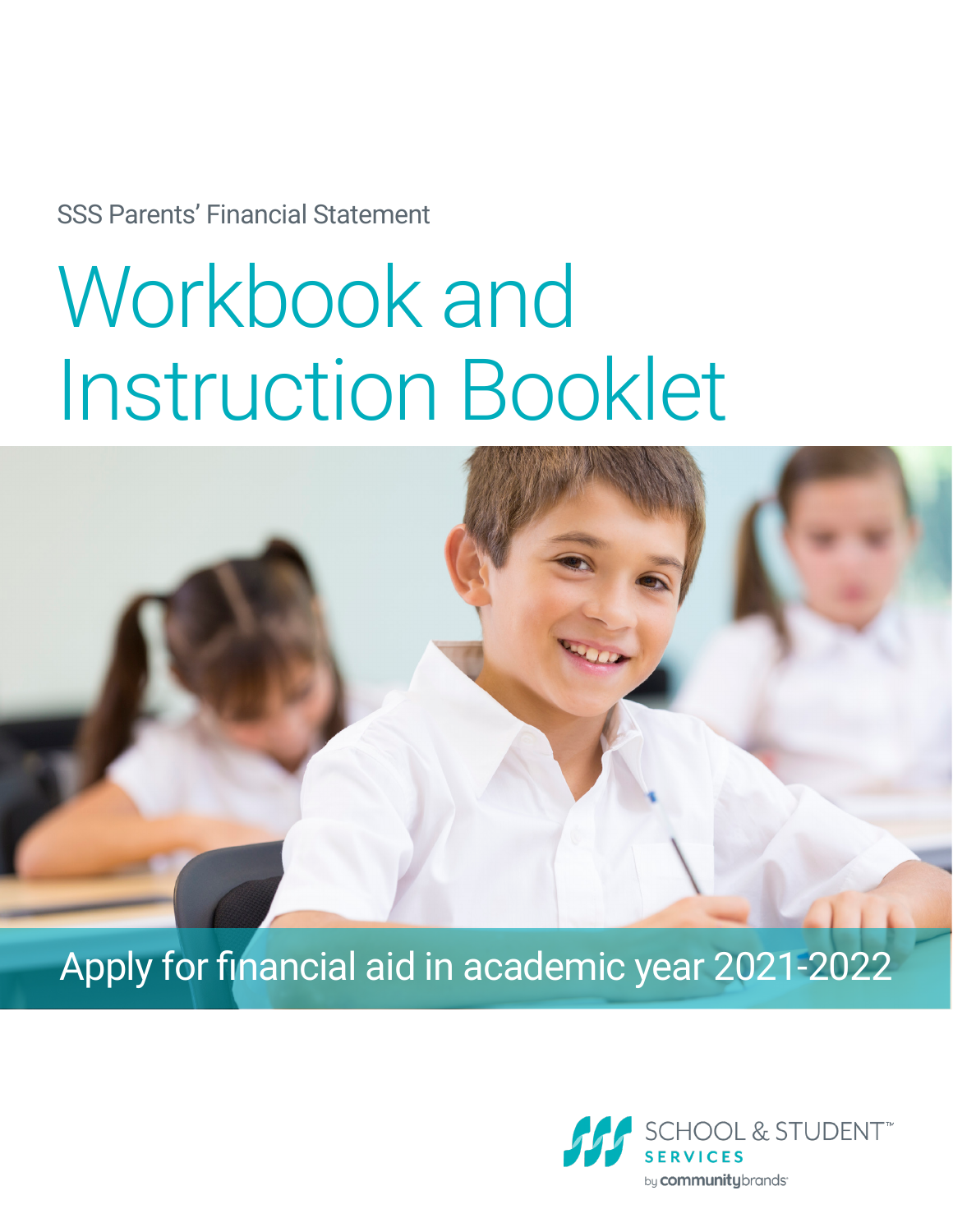## Apply for financial aid in academic year 2021-2022

This workbook and instruction booklet walks you through completing your Parents' Financial Statement (PFS) as part of your application for financial aid for the 2021-22 academic year. The PFS is completed online in the SSS Family Portal. Apply Online: https://sssbynais.force.com/familyportal.

#### Apply Online

SSS Family Portal <https://sssbynais.force.com/familyportal>



## Step 1: Prepare to apply

Find out from each school their application deadlines and requirements. Then, gather any materials you will need to reference as you answer questions in the PFS.



### **Step 2: Complete your PFS online**

On your Family Portal Dashboard, choose to begin a new PFS for the academic year you are applying for aid. As you work, you can save and stop your work at any time, then log in again using your email address and password.



## **Step 3: Pay for and submit your PFS**

After completing all the sections of the PFS, on the Pay and Submit screen, choose your method of secure payment (\$55.00). Once you submit your PFS, your information is sent immediately to schools. It cannot be withdrawn from the PFS system and your money cannot be refunded.



### **Step 4: Manage documents**

Once you have paid for your PFS, the system activates the "My Documents" tab, where you can view the list of documents your schools require and upload them electronically. You'll need to upload them before their requested deadline date as part of your application for financial aid.

|       | For assistance, contact SSS Parent Support:              |
|-------|----------------------------------------------------------|
| Call: | $(800)$ 344-8328                                         |
|       | From outside of the U.S. or Canada, dial (952) 967-9922. |
|       | Email: sss@communitybrands.com                           |
| Web:  | http://www.solutionsbysss.com/parents                    |
|       |                                                          |

© 2020 Community Brands HoldCo, LLC. All rights reserved. Community Brands® and SSS Schools and Student Services™ are trademarks or registered trademarks of Community Brands Holdco, LLC and its affiliates.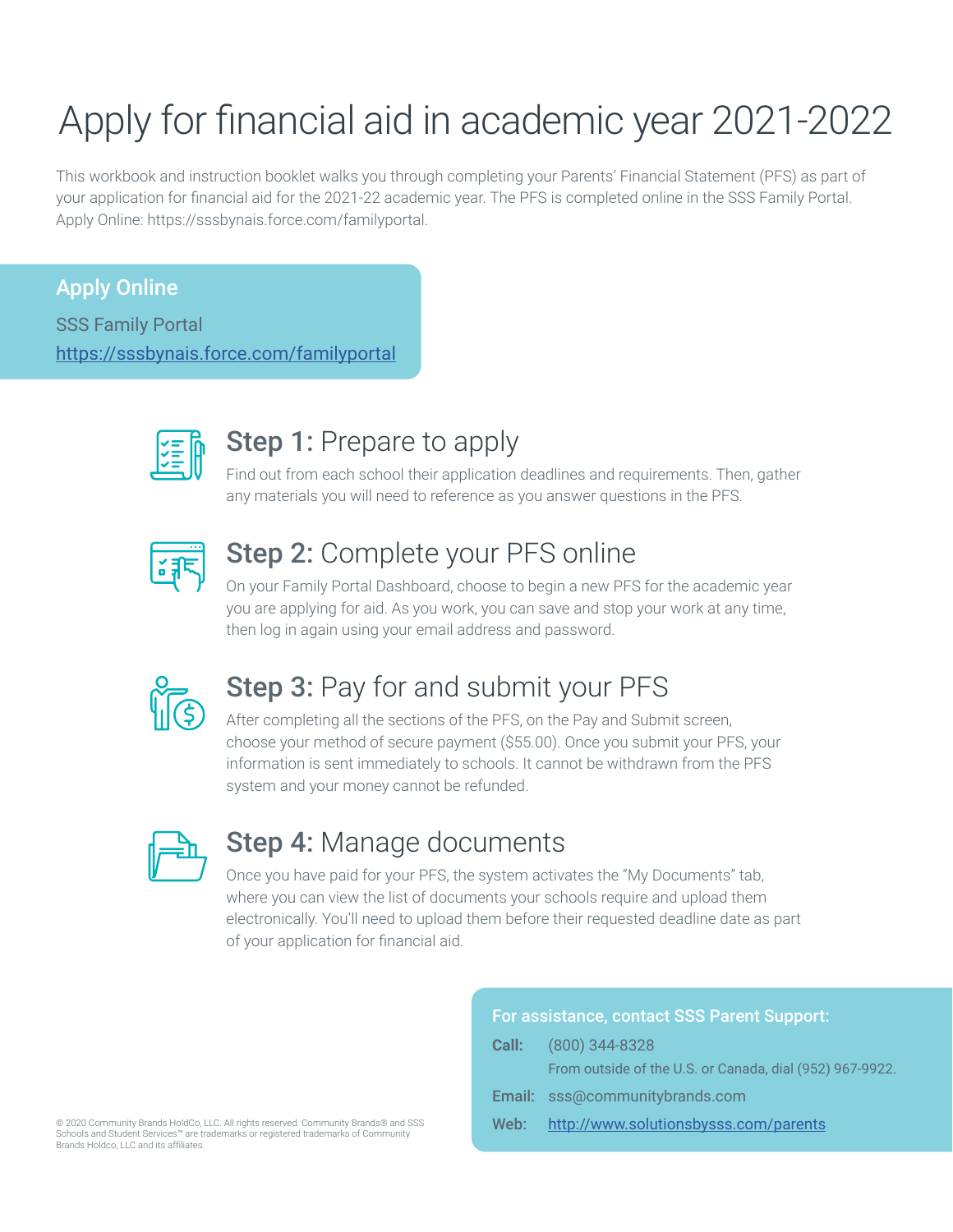### **Step 1: Prepare to apply** 国教

#### Know Your School Deadlines

Find out what is required and by when for each school you're applying to for aid. Use this list to keep track of these dates. Some schools list these dates on their websites. They are also available on the Dashboard of the Family Portal after you select your schools in Section 5.

| <b>School Name</b> | <b>SSS Code</b> | <b>Deadline to Submit</b><br>the PFS application | <b>Deadline to Submit</b><br><b>Required Documents</b> |
|--------------------|-----------------|--------------------------------------------------|--------------------------------------------------------|
|                    |                 |                                                  |                                                        |
|                    |                 |                                                  |                                                        |
|                    |                 |                                                  |                                                        |
|                    |                 |                                                  |                                                        |
|                    |                 |                                                  |                                                        |
|                    |                 |                                                  |                                                        |

Mail or Upload Documents: You have the option to either upload required documents or mail them to SSS. Uploading your documents is in your best interest—your documents will be marked as received much quicker. It's important to note; however, a distinction between uploading your documents and fulfilling your requirements. SSS is required to review the documents, verify their authenticity, and label them for our use. This process typically takes up to 3 business days after mailed receipt or upload date.

#### Gather Information

| Information to have handy to answer these questions                                                                                                                                                                                            |
|------------------------------------------------------------------------------------------------------------------------------------------------------------------------------------------------------------------------------------------------|
| $\cdot$ W-2 and/or 1099 form(s)<br>IRS Form(s) 1040<br>$\bullet$<br>· Schedule 1, 2, 3, 4<br>Schedule C, E, F, K-1<br>$\bullet$<br>Social Security statements [SSA-1099 form(s)<br>• Sum of the child support you actually received            |
| Mortgage principal balance statements for your home(s)<br>Lease or finance statements showing the amount owed<br>on vehicles<br>• Bank, investment, and/or mutual fund account<br>statements<br>Retirement Plan account statements             |
| • Credit card statements<br>Bills/account statements showing major debt<br>outstanding (for past educational expenses, past legal or<br>funeral expenses, damage from natural disasters, etc.)                                                 |
| • Sum of the expenses you pay for school, college, and<br>childcare for EACH of your children                                                                                                                                                  |
| · Sum of the expenses you paid for medical/dental<br>premiums, as well as non-reimbursed amounts<br>Sum of expenses for camps, lessons, sports, and tutors<br>Sum of expenses for vacations taken by all members of<br>$\bullet$<br>the family |
|                                                                                                                                                                                                                                                |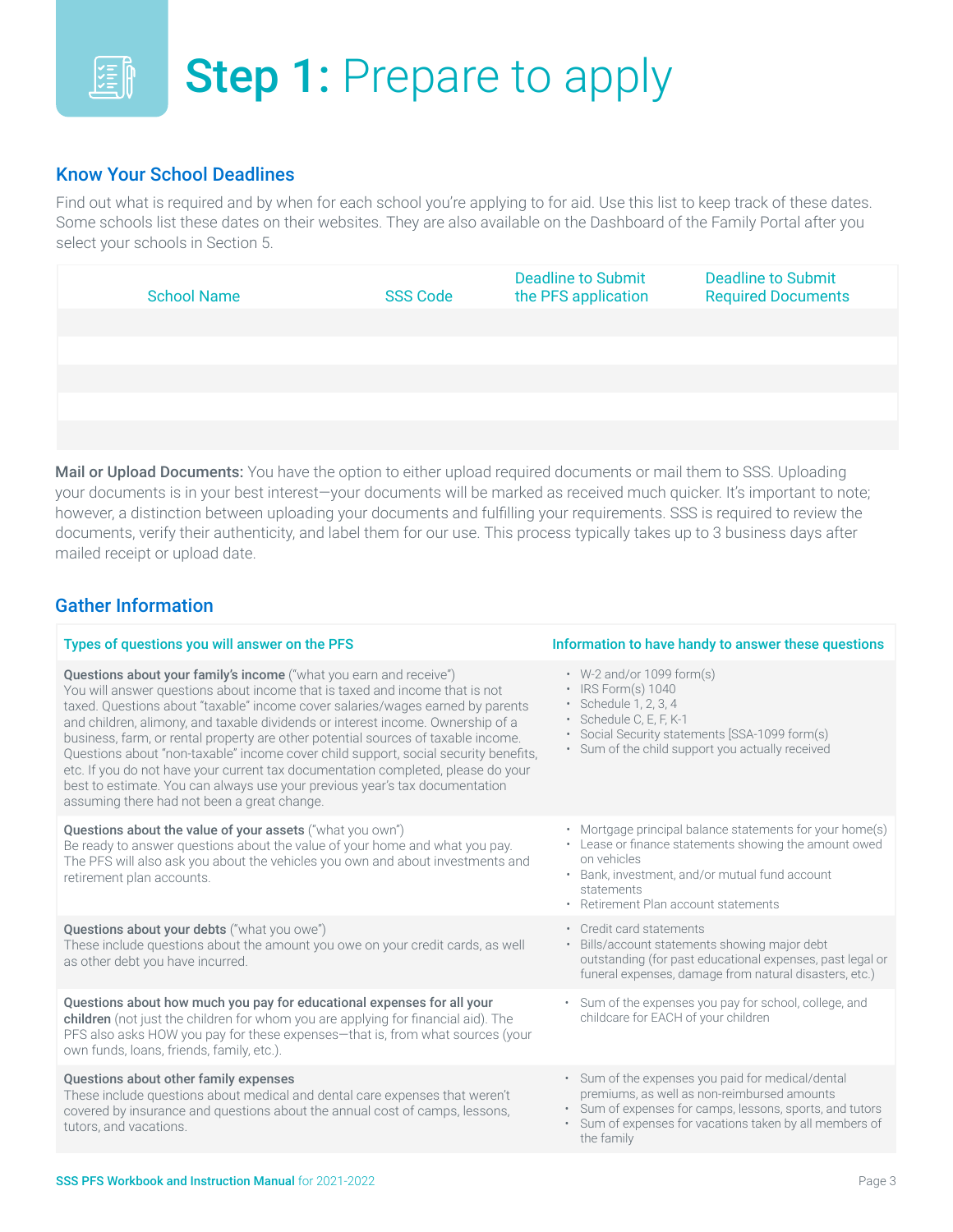

#### Technical Considerations

#### Internet Browser

We recommend using Google Chrome when working in the SSS Family Portal. Since Google Chrome updates automatically, the most recent version should be supported. It's important to note that Internet Explorer 10 is the minimum required version to successfully view and work within the PFS.

#### Browsers Supported:

- Google Chrome
- Mozilla Firefox
- Safari
- Microsoft Edge

#### Browsers NOT Supported:

- Internet Explorer 7, 8, 9, and 10
- Opera

#### Choose and confirm the correct academic year

At some points during the year, SSS may have applications open for two academic years. Be sure to choose the PFS for the academic year in which you are applying for financial aid, then confirm your application year selection when you begin to fill out your PFS. Refunds are not available for applications submitted for the incorrect academic year.

#### How to return to your application at a later date

You do not have to finish your PFS in one sitting. To return to it, from the SSS Website for Families (https://sssbynais.force. com/familyportal), login on the right side of the page with the email and password you used to create your account. If you have forgotten your password, click on "Get help signing in."

#### "Save & Next" vs. "Save & Exit" buttons

At the bottom of every screen in the Family Portal, you'll see two "save" buttons. If you press "Save & Exit," you will leave the Family Portal. You should press this if you are finishing your session and wish to log out. If you have completed the page and wish to move on to the next, press "Save & Next." Note: If you haven't finished answering all the required questions on that page, you will be prompted to do so. If an answer doesn't apply to you, fill in a zero. Don't leave it blank.

#### The back button

Do NOT use the back button on your Internet browser. Instead, click on the PFS section headers in the menu on the left side of the screen to navigate to earlier sections of the PFS. Data may be lost if you use the browser back button.

#### Help Along the Way

Look for blue circle icons and inline help text as you move through the application. Hover your cursor over the blue icons for more information and guidance.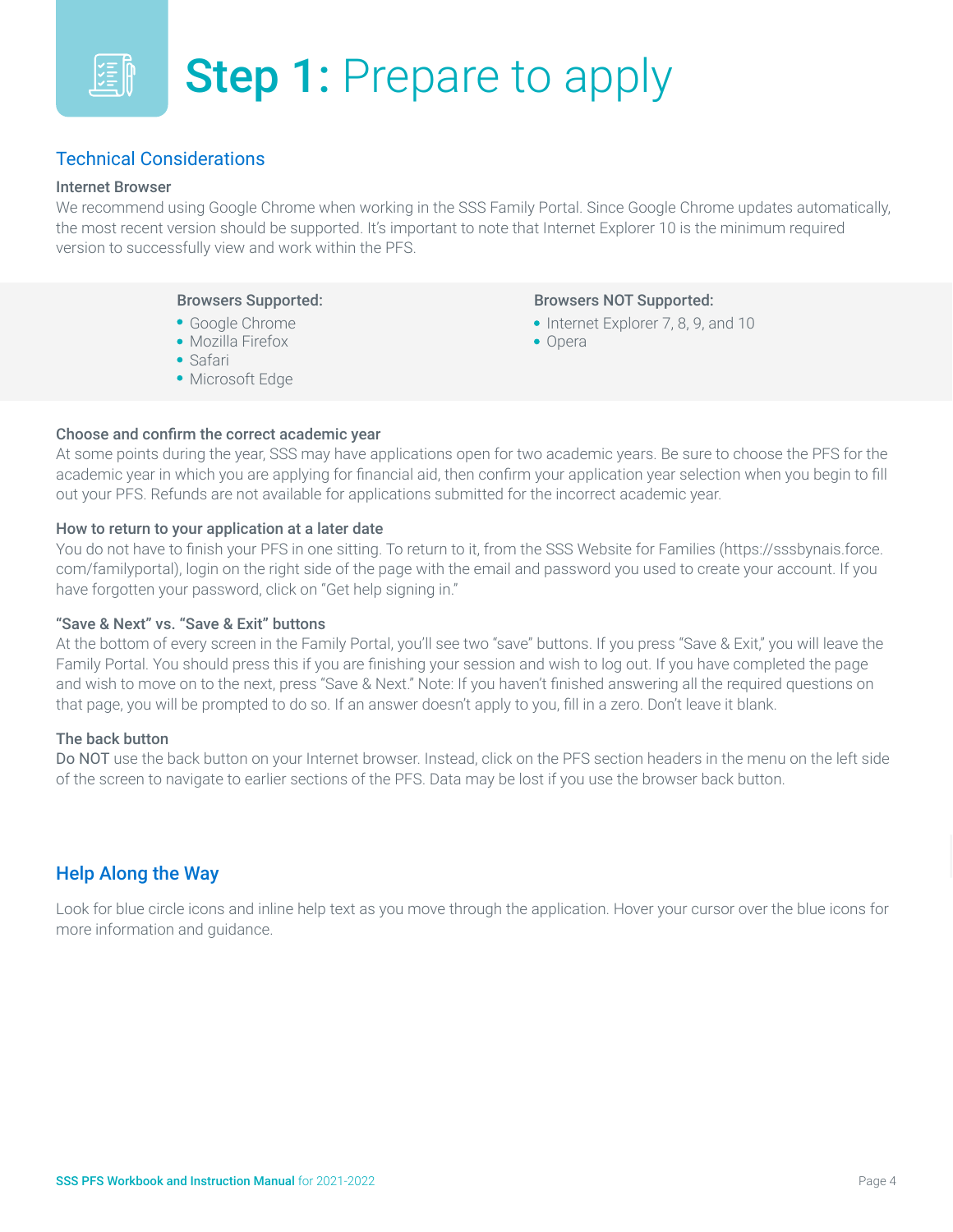

## Step 2: Complete your PFS online

Use the section-by-section guide below to complete the online PFS fully and accurately. You may not see all questions covered in this workbook. Some questions are only displayed based on your answers to previous questions. An application will not be processed until you have completed all required questions online. Note: References to tax form line numbers below and on the online form may vary slightly from the actual line numbers on 2020 tax forms.

## Question-by-Question Instructions

#### Household Information

#### Parent/Guardian InformationGuardian Information

- **Parent/Guardian A and B**  $-$  Fill in the biographical and contact information exactly as you do on tax and other official forms. Include an email address so we can send you a confirmation that we have received your PFS. If either parent has more than one job, please identify. •
- **Other Parent** Complete this section only if the student applicant(s) has another living biological or legal (adoptive) parent who was not listed as Parent/Guardian A or B. Any noncustodial parent or parent with joint custody in separate households should be listed here, but he/she must also complete a separate PFS. Be sure your answers to the remainder of the questions in the PFS only pertain to the parents/guardians in your household. Please note that both of these fields are listed with "None" in the field by default. The "None" must be changed to "Yes" or "No" prior to saving this section. •

#### Applicant Information

- **Applicant(s)**  $-$  Enter the biographical information only for students who are applying for financial aid at SSS subscriber schools. Do not include your other dependent children who are not applying for aid or are only applying for aid at non-SSS subscriber schools.
- **Applicant Lives With**  $-$  Select the best response for the current family situation. If the applicant lives with someone other than Parent/Guardian A or B, enter the name(s) of the other parent(s)/guardian(s).

#### Non-Applicant Dependent(s)

**Dependent(s)** – Enter the biographical information for all dependent individuals in your household who are NOT applying for financial aid at an SSS subscriber school. DO NOT add anyone to this section you have already identified as a Parent/Guardian or an Applicant.

#### School Selection

**School Selection** – Identify the SSS subscriber schools to which we should send copies of your family's report where you are applying by entering the School code(s) or name of the schools and organizations or looking them up by location. Once the schools have been found and selected, assign them to the correct applicant(s). If a school/ organization is not listed, contact the school/organization directly.

#### Family Income

#### Basic Tax Information

- **2020 Tax Return**  $-$  It is preferred, but not required, that you have completed your 2020 tax return in order to complete this PFS. If you have not yet completed it, select "Estimated" and use your best estimate to answer each question.
- Income Tax Filing Status If Parent/Guardian A and B have different tax filing statuses, enter the status of Parent/ Guardian A (IRS Form 1040).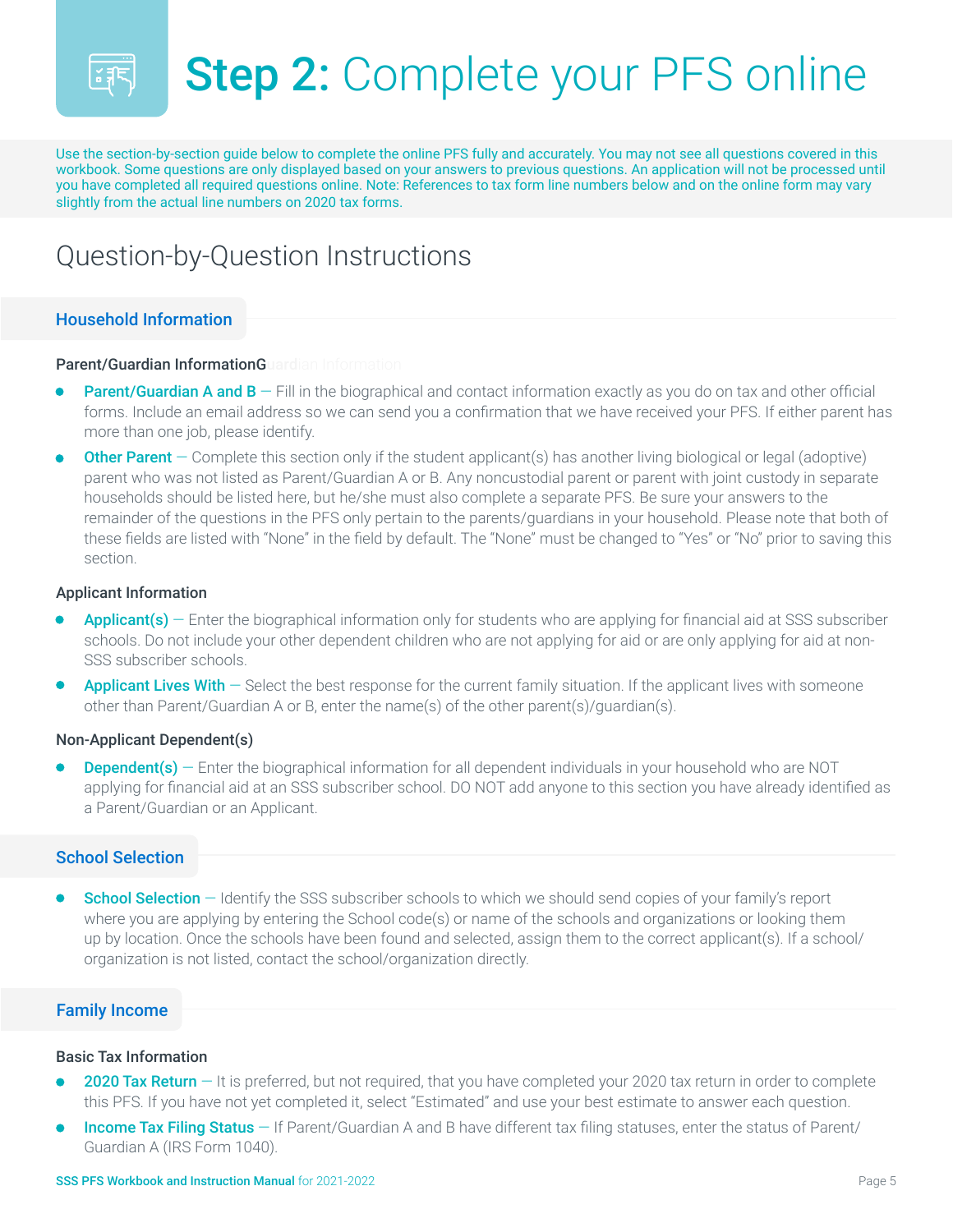

## Step 2: Complete your PFS online

- Federal Tax Paid Enter the total federal tax paid in 2020 (line 16 on IRS Form 1040 minus line 4 on Schedule 2). Self-employment tax on line 4 of 1040 Schedule 2 is reported elsewhere on the PFS. Do NOT enter the amount labeled "federal income tax withheld," because the amount that is withheld is not always what you actually need to pay for federal income tax.
- **Business/Farm Ownership** Indicate if you are a sole proprietor or partner in one or more businesses and/or farms. If you are, you will be asked for additional information in a separate Business/Farm section.

#### Total Taxable Income

- Taxable Salaries and Wages Enter taxable salaries and wages including tips, drawing accounts from selfemployment, and other employee compensation before payroll deductions for 2020. Enter the actual amount if your 2020 taxes have been completed or estimate if they have not. Refer to Box 1 on your W2 from your employer(s). If you have more than one W2, add the amounts and enter the total. (If you own a business/farm, do NOT include profit/loss from the business; only include any W2 salary you pay yourself.
- Taxable Dividend and/or Interest Income Enter taxable dividend (line 1a on 1099-DIV or line 3b of 1040) and interest income (line 1 on 1099-INT or line 2b of 1040) for 2020 and 2021 (estimated). Do not include value of your incomegenerating assets here.
- Alimony Enter the total amount of alimony received in 2020 and 2021 (estimated). Do not include child support.
- Adjustments to Income Enter the total amount of adjustments (line 8a on IRS Form 1040) reported for 2020 and 2021 (estimated).
- **Untaxed Portions of Payments to an IRA** Enter the amount of any payments you made into an Individual Retirement Account (IRA) or a Roth IRA (line 4b of IRS Form 1040). Otherwise, enter zero.
- **Keogh Payments and SEP Deductions** Enter the amount of any payments you made into a Keogh, Simplified Employee Pension (SEP), SIMPLE, and/or other qualified plans (line 15 of IRS Form 1040 Schedule 1). If you made no such payments, enter zero.
- **Self-Employment Tax** Enter the total deductible amount of self-employment taxes (line 4 on IRS Form 1040 Schedule 2) you paid in 2020 and 2021 (estimated).
- **Other IRS-Allowable Adjustments** Itemize any other IRS-allowable adjustments not listed above.
- **Other Taxable Income**  $-$  Enter the amount of any other taxable income received. Enter zero if no other value applies.

#### Total Nontaxable Income

- Child Support Received Enter the total amount of child support you receive for all your children, not just those applying for financial aid, in 2020 and 2021 (estimated). Enter the amount you actually received, not the amount agreed upon. This is not reported on your federal or state tax returns.
- Social Security Benefits Enter the total amount of all social security benefits received by all members of your household, not just by parents/guardians in 2020 and 2021 (estimated).
- Other Nontaxable Income Enter the amount of any other nontaxable income you received, if any. Enter zero if no other value applies.

#### Applicant Income

**Student Applicant Income** – Enter the amount of money, if any, earned by each student applicant in 2020 and 2021 (estimated) and whether or not the student applicant filed a federal tax return. Only enter earnings for your children who are applying for financial aid. Complete this section even if the applicant worked but did not file taxes.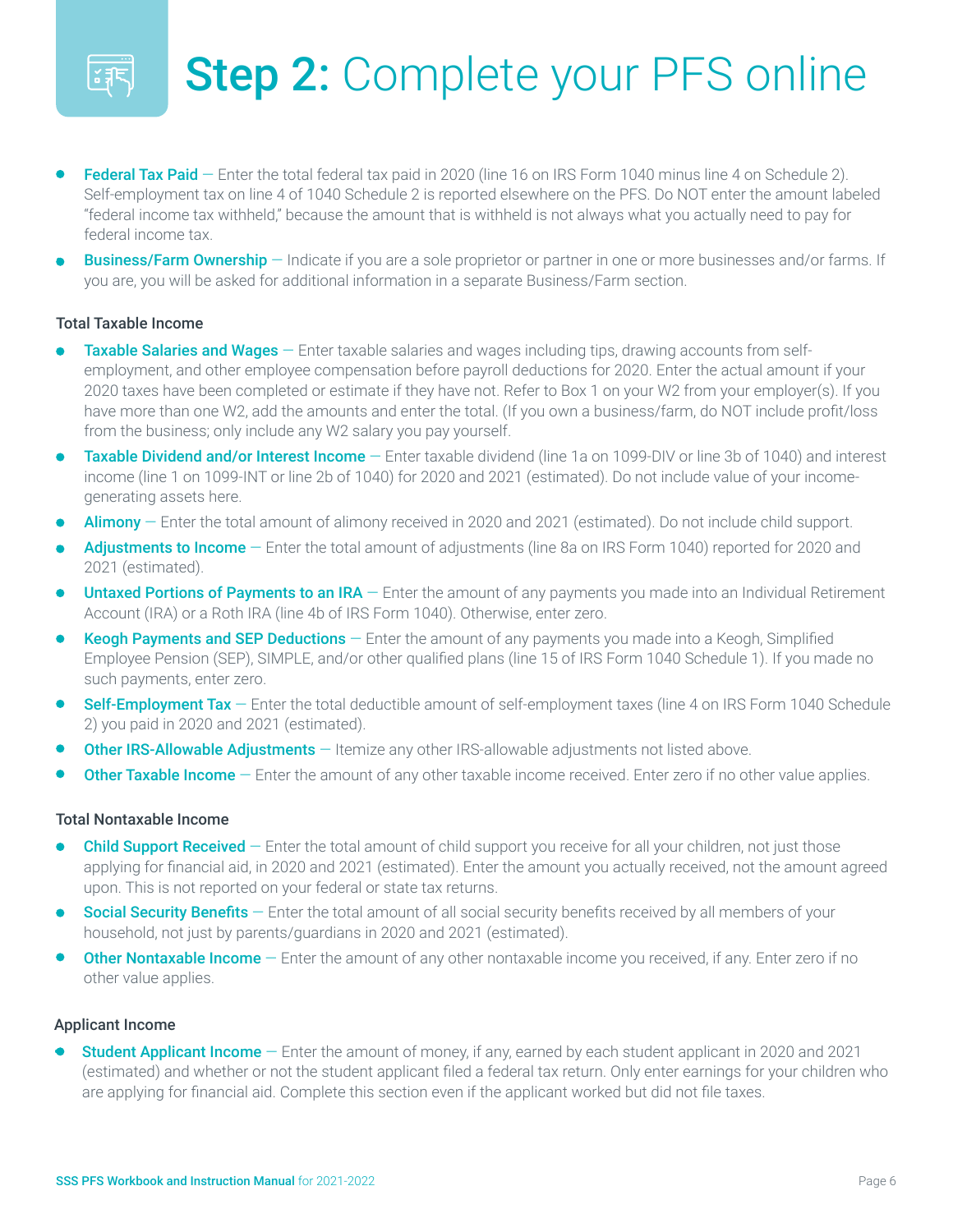

## Step 2: Complete your PFS online

**Student Applicant Assets** – Enter the total value of each student applicant's assets, if any, and itemize them. Include student savings accounts, IRAs, stocks, bonds, inheritances, trust funds, and real estate, as well as the cash value of annuities and education insurance policies. Student assets do NOT include: life insurance policies, stamp or coin collections, or the value of personal property.

#### Family Assets and Debits

#### Real Estate

- **Home (Owned)**  $-$  If you own your home/primary residence, enter the purchase year, purchase price, current market value, current unpaid principal on your first mortgage, and total annual payments on your first mortgage (include all property taxes, interest payments, insurance payments, and condo/association fees). If you have a second mortgage or home equity loan, you will also be asked for the current unpaid principal, annual payments, and its purpose. If you're unsure how to estimate your home's current market value, consider using an online resource like www.zillow.com.
- **Home (Rental)**  $-$  If you do not own your home/primary residence, enter the total annual rent paid.
- **Other Real Estate** If you own real estate or property other than your primary residence or a business or a farm, enter the address, purpose, purchase price, current market value, and unpaid principal on all mortgages, not including interest or property taxes for each property. Also report the total annual payments on all first mortgages, including all property taxes, interest payments, insurance payments, and condo/association fees for each additional property owned.

#### Vehicles

Cars, Boats, and Recreational Vehicles – Enter the type, make, model, year, ownership status, current debt, and annual lease cost for every vehicle in your household. Include vehicles purchased for your children. If you do not make payments on the vehicle, enter zero in the debt/lease questions and provide an explanation.

#### Other Assets and Debts

- **Bank Accounts** Enter the total value of parents' checking and savings (interest bearing and non-interest bearing) accounts, including money market accounts as of the date you complete your PFS. Do NOT include: the value of student applicant accounts in this total.
- **Investments**  $-$  Enter the total net value of investments (market value minus debt) as of the date you complete the PFS. Include stocks, bonds, mutual funds, other securities, CDs, trust funds, and total case value of whole life insurance policies. Do NOT include: retirement-specific accounts.
- **Retirement Plans** Enter the total current value of retirement-specific accounts, such as  $401(k)s$ ,  $403(b)s$ , IRAs, Keoghs, pensions, etc. Do NOT include: savings, investments, CDs, etc. that are not held in vehicles specifically designated as retirement plan accounts.
- **Debts** Enter the outstanding balances on amounts borrowed for situations such as parent educational debt, encumbrances against home or other real estate (NOT mortgages), living expenses if business fails, prolonged illness, unemployment, etc. have depleted assets; past health expenses, past business debts and legal fees; and uninsured national disasters or past funeral expenses. Do NOT include: business, farm, car or consumer debt/loans, debts for routine home repairs, school expenses for children, travel expenses, or debts from investments.
- **Consumer Debts** Enter the total outstanding balances on all credit cards that you hold, including department stores, gas station credit cards, etc. Do NOT include: items reported as debts elsewhere on the PFS.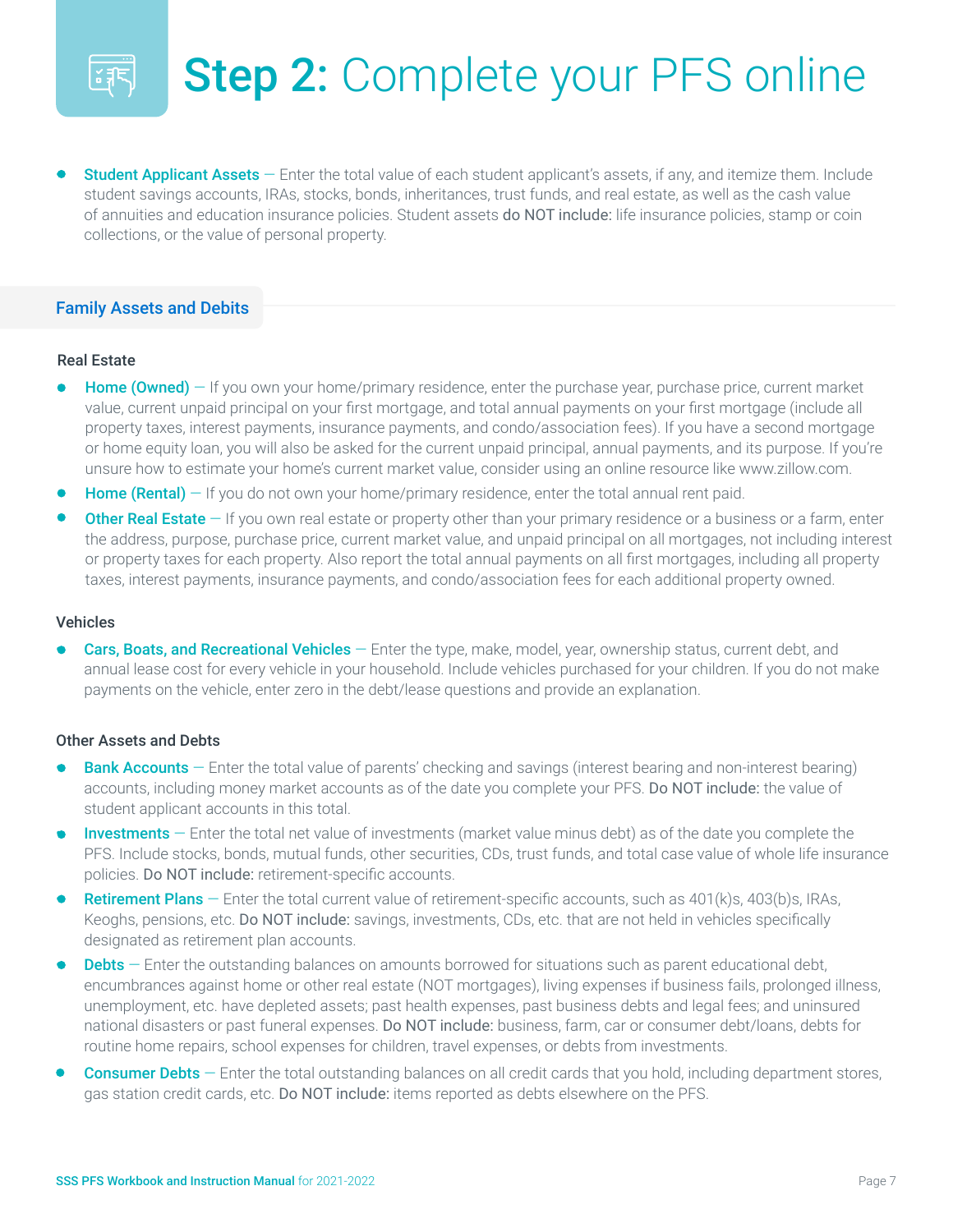#### Family Expenses

師

#### Educational Expenses

- **Children You Support** Enter the total number of children for whom you will be providing support for in 2020. Include both student applicants applying for financial aid AND other non-applicant dependent children. If you are providing support for dependents living with you who are not your children, please explain.
- Number of Children at Tuition-Charging Institutions Of the children you support, indicate how many of them will be attending tuition-charging institutions such as childcare centers, schools, or colleges. Do NOT include: children who are cared for by a nanny, family members, or other types of daycare that are not operated by an institution, business, or agency.
- **Education Expenses** Enter the educational and childcare costs for EACH of your children for 2020 and 2021 (estimated). Include costs for a nanny, family members, and/or daycare that are not provided by an institution, business, or agency.
- **Sources of Payment** Indicate how you paid for the 2020-21 academic year from each source for the education expenses listed above and how much you will pay for the 2021-22 academic year. If you are unsure which school your child/children will attend and how much it will cost for tuition, enter your best estimate based on your preferred school. Sources include financial aid, parent/guardian, student assets/earnings, loans, friends/relatives, trust funds, and other.
- What You Can Pay  $-$  Estimate what you can pay towards tuition and other educational expenses for each applicant. Be realistic about the amount you can contribute, keeping in mind the primary responsibility for paying for your child's education lies with you. It is helpful for financial aid officers to have a realistic estimate of how much the family feels they can pay for tuition.

#### Other Expenses

- Non-Reimbursable Health Expenses Enter the total amount paid for uninsured medical and dental expenses in 2020 and 2021 (estimated). Do not include amounts covered by insurance or the cost of insurance premiums or medical plans. Itemize amounts by each type of medical expense, such as doctors' bills, medicine, and hospital bills.
- Total Paid for Health Insurance Enter the total amount paid out-of-pocket for medical/dental insurance premiums and plans. Do not include the amount of premiums paid by your and your spouse's employer(s).
- Child Support & Alimony Paid Enter the total amount of child support paid toward each child and overall alimony paid.
- **Cost of Utilities**  $-$  Enter the yearly cost of household utilities.
- **Cost of Charitable Contributions**  $-$  Enter your yearly charitable contributions
- Cost of Club Dues Enter the yearly costs of social clubs, health/athletic clubs, etc. to which parents and/or children belong that cost more than \$250. Specify the types of clubs.
- **Cost of Camps and Lessons** Enter the total amount paid for camps and lessons for your children in 2020. Include academic, sports, music, summer day or overnight camps, tutors, test preparation, and academic enrichment programs. Itemize these expenses.
- **Cost of Vacations** Enter the total cost of all individual and family vacations taken in 2020.
- Unusual Expenses Enter and explain the total amount paid for unanticipated, non-typical or emergency expenses in 2020 and 2021 (estimated). Include expenses such as nursing home/assisted living care, current legal fees, closing costs for home purchases or refinancing; sewer, street and water assessments (installation only); unreimbursed tuition for parents, uninsured natural disasters, child support paid in excess of \$5,000; special costs for a child with physical, developmental, or other diagnosed challenges; funeral expenses; and union dues. Do NOT include: expenses covered in other questions, charity or church contributions, commuting expenses, household help payments, or routine home repair expenses.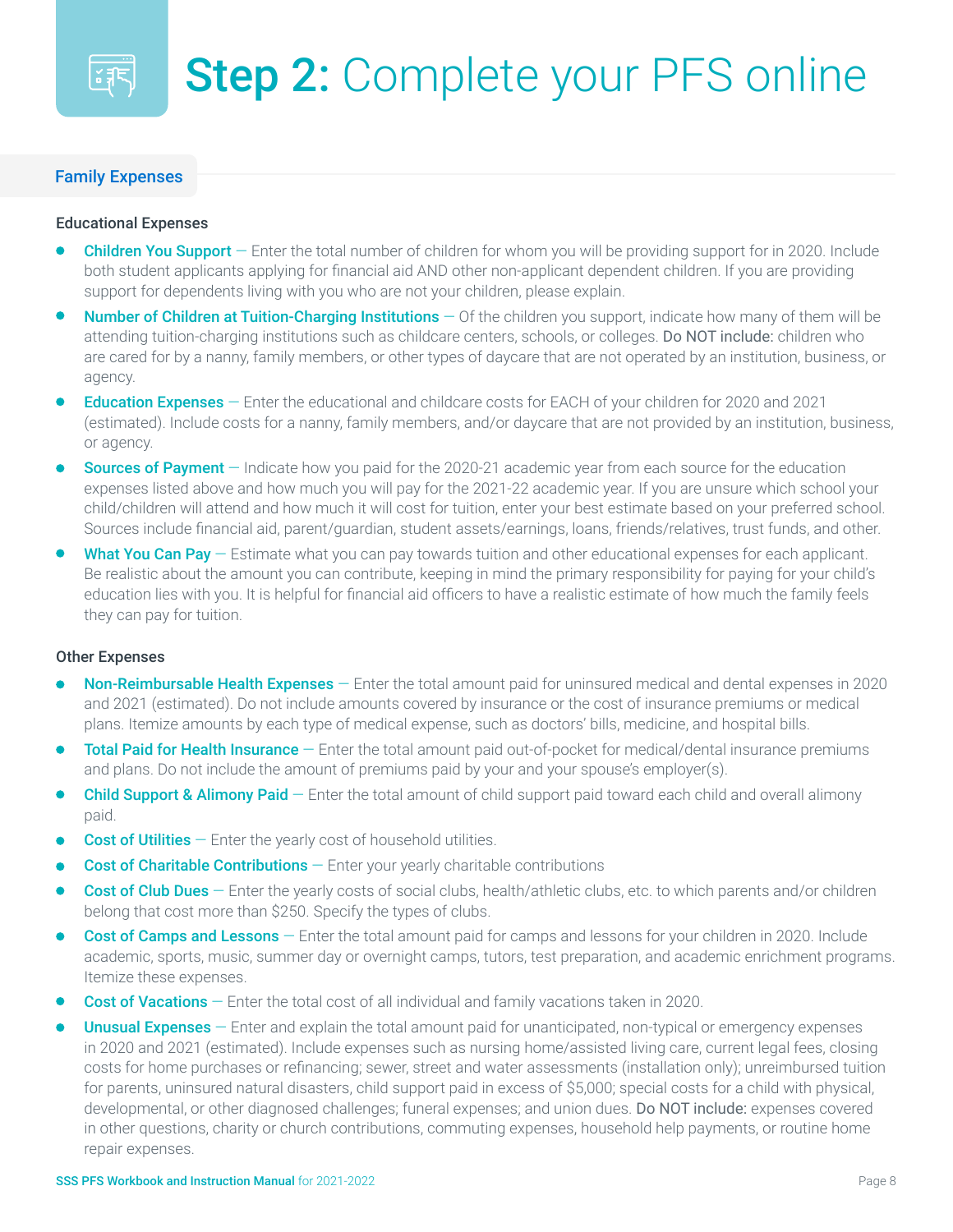

#### Business and Farm

#### Business Information

- **Owner and Contact Information**  $-$  Enter the owners, names, and addresses of all the businesses/farms owned in full or in part by Parent/Guardian A and/or Parent/Guardian B.
- **Type of Business**: Select the type of business(es)/farm(s) and describe the service/product provided.

Business Income

- **Business/Farm Income** Determine your total business/farm income by entering the gross receipts and sales, cost of goods sold, and other business/farm income for each business or farm you own. Enter totals for 2020 and 2021 (estimated). You may also be required to provide additional documents, such as:
	- Schedule C or F
	- Schedule E \*Schedule E business owners must answer "Yes" to PFS question 7 for "Other Taxable Income" and report amount in 7q.
- Schedule K-1
- Form 1065
- Form 1120S

#### Business Expenses

- **Business/Farm Expenses**  $-$  Determine your total business/farm expenses by entering the total salaries and wages paid to you and/or your spouse, other salaries/wages, additional compensation, business property rent, business property mortgage, and other business/farm expenses for each business or farm you own. Enter totals for 2020 and 2021 (estimated) for each business or farm. You may be asked to provide additional information, such as a Schedule 1 and/or C included with your IRS Form 1040.
- Total Depreciation Enter the total amount of depreciation claimed for tax purposes for each business, farm and/or rental property you own. Refer to IRS Schedules C (line 13), E (line 23d), and/or F (line 14).
- **Self-Employed Tax Paid** Enter the amount paid for self-employment taxes for each business or farm you own for 2020 and 2021 (estimated). Refer to IRS Form 1040 (line 4 on Schedule 2 of 1040).

#### Business Assets and Debts

- **Business/Farm Assets** For each business or farm you own, enter the total value of the business assets as of the date you complete the PFS. Do NOT include: any of your personal assets.
- **Business/Farm Debts** For each business or farm you own, enter the amount of the business debts or liabilities as of the date you complete the PFS. Do NOT include: any of your personal debts or liabilities.

#### Other Considerations

Additional Comments  $-$  Enter any comments regarding your application to provide schools with additional information not covered elsewhere in the application.

Tip for Business & Farm Owners Use the SSS Tax Primer for Self-Employed Parents for specific guidance on where to find the business or farm tax information you need to report on your PFS.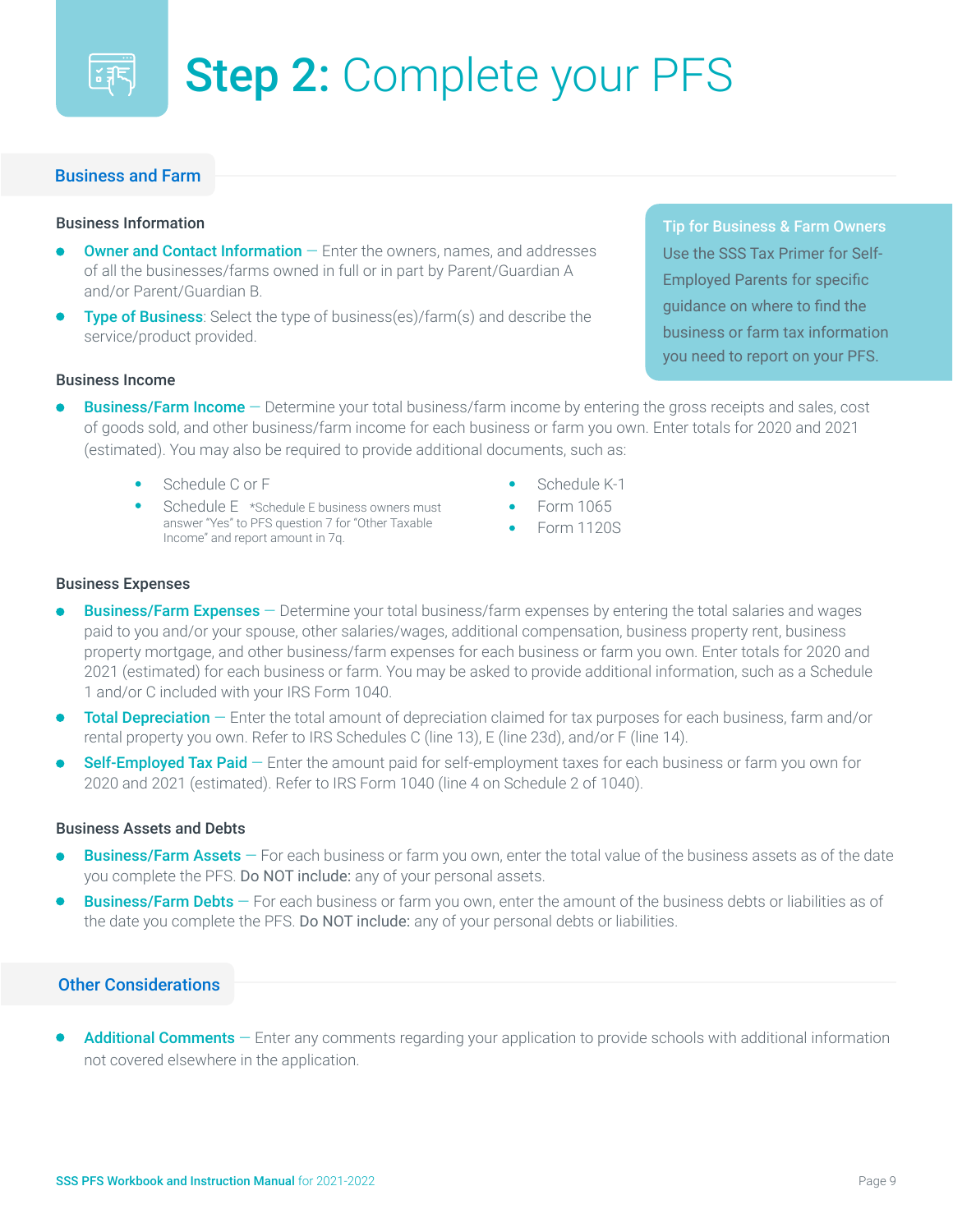

This worksheet is intended only to assist you with completing the online Parents' Financial Statement to apply for financial aid for the academic year 2021-2022. THIS IS NOT THE ACTUAL PFS. Do not send this worksheet to SSS. The PFS application is only available online via the SSS Family Portal. Login to complete your PFS here:<https://sssbynais.force.com/familyportal>.

You may be required to provide additional information online depending on your individual circumstances, but all applicants must provide the information below unless otherwise indicated.

## Household Information

#### Parent/Guardian Information

Enter names exactly as they appear on tax/official forms.

#### Parent/Guardian A

Parent/Guardian A will be our primary contact for correspondence.

|                                                                |                                                 | $\Box$ Expecting Child                |  |
|----------------------------------------------------------------|-------------------------------------------------|---------------------------------------|--|
|                                                                |                                                 | $\Box$ Recently Divorced or Separated |  |
|                                                                |                                                 | $\Box$ Widowed                        |  |
|                                                                |                                                 | □ Non-Custodial Guardian              |  |
| If Parent/Guardian A has more than one job, explain: _________ | □ Military (Active or Veteran) or Clergy Member |                                       |  |
|                                                                |                                                 | $\Box$ Faculty or Staff at the School |  |

#### Parent/Guardian B

|                                                                 | Personal Circumstances (select all that apply)  |                                       |  |                                       |
|-----------------------------------------------------------------|-------------------------------------------------|---------------------------------------|--|---------------------------------------|
|                                                                 |                                                 | $\Box$ Expecting Child                |  |                                       |
|                                                                 |                                                 |                                       |  | $\Box$ Recently Divorced or Separated |
|                                                                 |                                                 | $\Box$ Widowed                        |  |                                       |
|                                                                 |                                                 | □ Non-Custodial Guardian              |  |                                       |
| If Parent/Guardian A has more than one job, explain: __________ | □ Military (Active or Veteran) or Clergy Member |                                       |  |                                       |
|                                                                 |                                                 | $\Box$ Faculty or Staff at the School |  |                                       |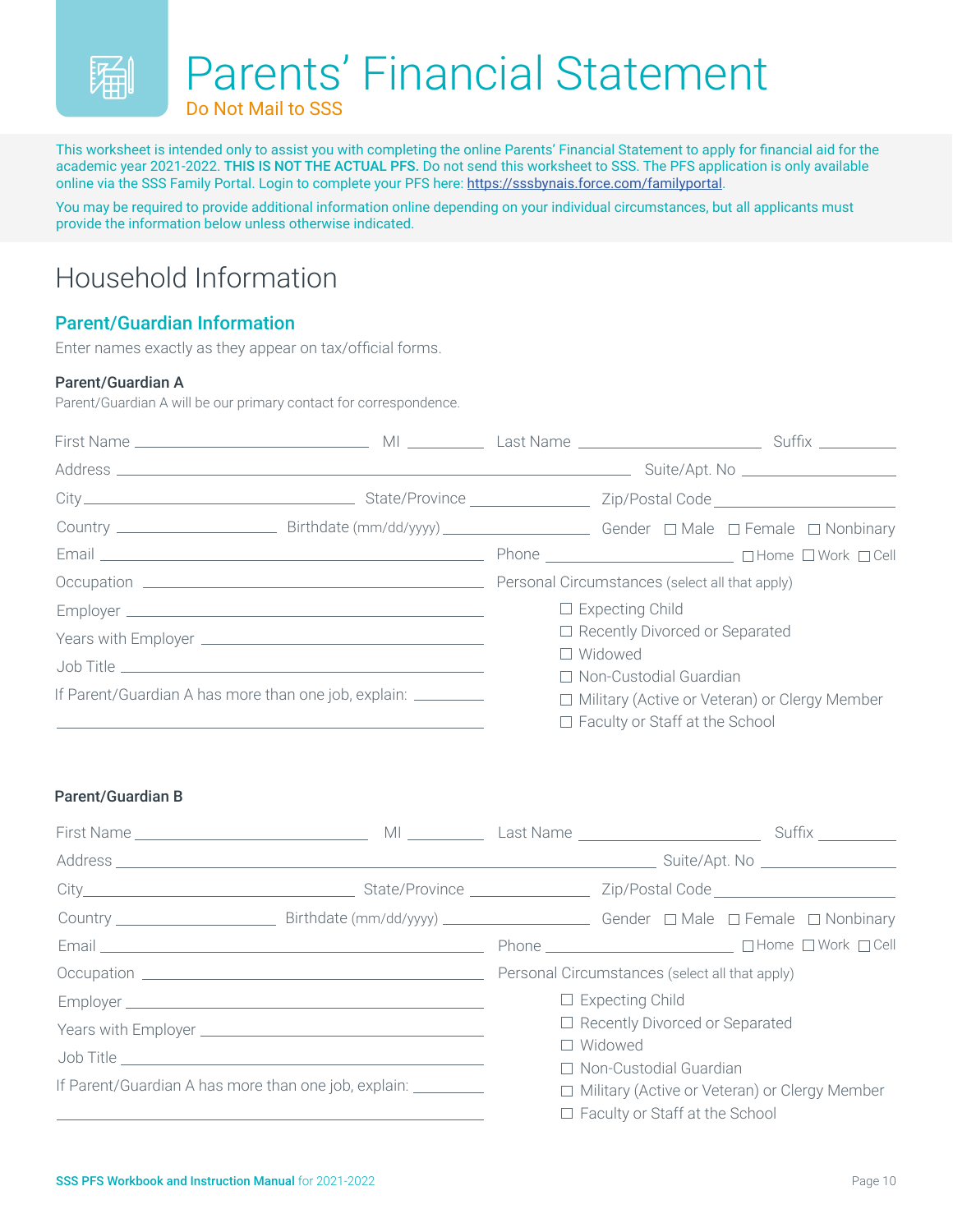#### Parents' Financial Statement 蹁 Do Not Mail to SSS

#### Other Parent

If the applicant(s) has another biological or legal (adoptive) parent not listed above, complete this section.

| Indicate the relationship between the parents: $\Box$ Never Married $\Box$ Divorced $\Box$ Separated, no court action $\Box$ Separated, legally |                                                          |                                  |
|-------------------------------------------------------------------------------------------------------------------------------------------------|----------------------------------------------------------|----------------------------------|
|                                                                                                                                                 | Is there a joint custody agreement? $\Box$ Yes $\Box$ No |                                  |
| Other Parent's Full Name                                                                                                                        |                                                          |                                  |
|                                                                                                                                                 |                                                          |                                  |
|                                                                                                                                                 | State/Province                                           | Zip/Postal Code ________________ |

#### Applicant Information

Complete this section for each child applying to an SSS subscriber school for financial aid. Enter names exactly as they appear on tax/official forms.

#### Applicant A

| Lives with: $\Box$ Parent/Guardian A & B $\Box$ Parent/Guardian A $\Box$ Parent/Guardian B $\Box$ Other (identify) |  |  |  |  |
|--------------------------------------------------------------------------------------------------------------------|--|--|--|--|
| <b>Applicant B</b>                                                                                                 |  |  |  |  |
|                                                                                                                    |  |  |  |  |
|                                                                                                                    |  |  |  |  |
|                                                                                                                    |  |  |  |  |
|                                                                                                                    |  |  |  |  |
| <b>Applicant C</b>                                                                                                 |  |  |  |  |
|                                                                                                                    |  |  |  |  |
|                                                                                                                    |  |  |  |  |
|                                                                                                                    |  |  |  |  |
| Lives with: $\Box$ Parent/Guardian A & B $\Box$ Parent/Guardian A $\Box$ Parent/Guardian B $\Box$ Other (identify) |  |  |  |  |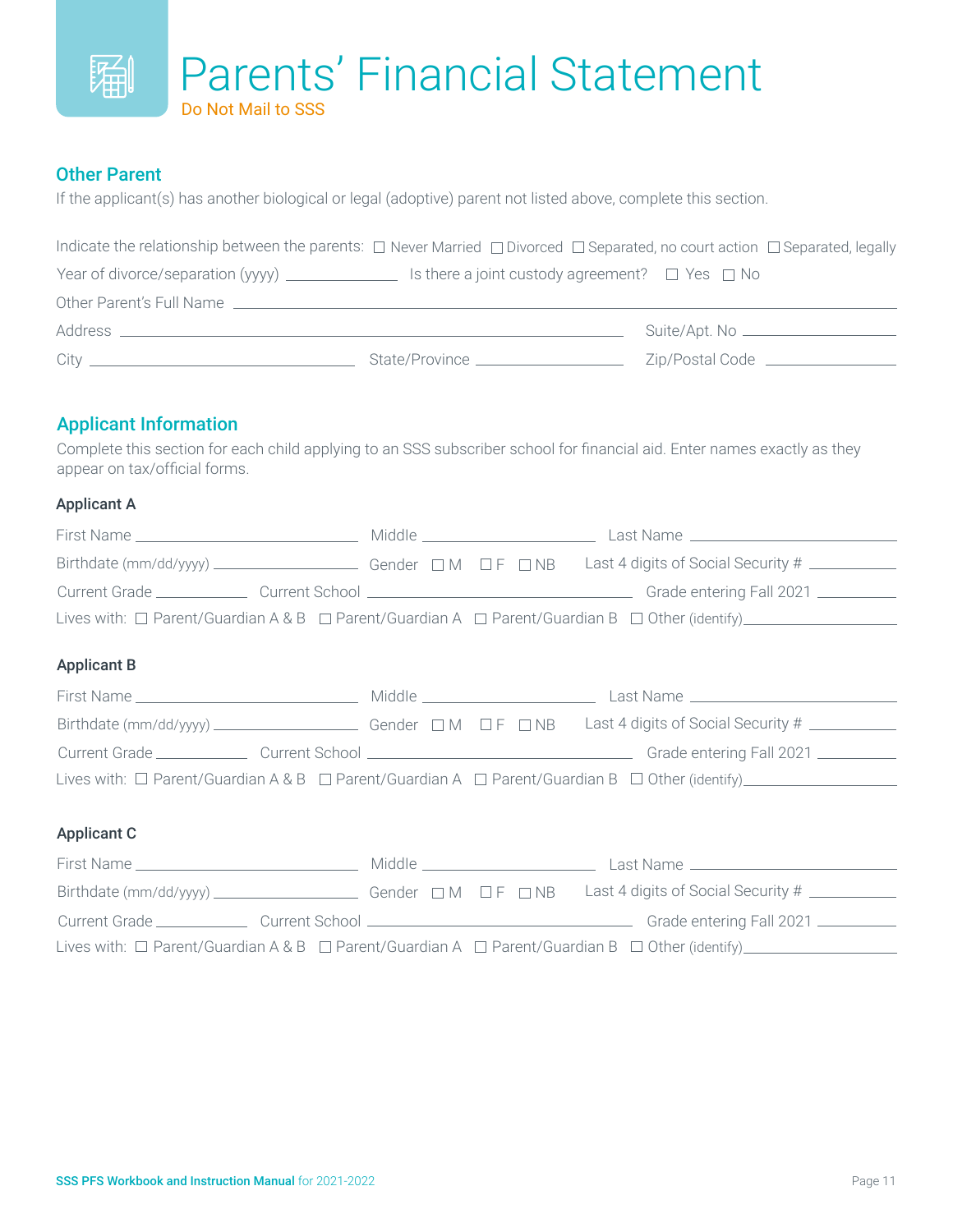

#### Non-Applicant Dependent Information

Complete this section for all dependent individuals in your household who are NOT applying for financial aid at an SSS subscriber school. A dependent is identified as an individual—child or adult—for whom you provide at least 50% of their financial support each year. Include children for whom you provide support, even if the child does not live with you. If you have dependents who are not children, include them here. DO NOT add anyone to this section you have already identified as a Parent/Guardian or an Applicant.

#### Non-Applicant Dependent 1

| <b>Non-Applicant Dependent 2</b> |                                          |  |
|----------------------------------|------------------------------------------|--|
|                                  |                                          |  |
|                                  |                                          |  |
| <b>Non-Applicant Dependent 3</b> |                                          |  |
|                                  |                                          |  |
|                                  | Gender M/F/NB Current Grade ____________ |  |

## School Selection

For each applicant, identify the SSS subscriber schools to which your family's PFS should be sent. You will be able to search for schools by school name and/or location from within the online application if you do not know the SSS code(s).

| <b>Applicant</b> | <b>SSS Code</b><br>(if known) | <b>School Name</b> | <b>State</b> | At this school, the student<br>will beDay or Boarding?<br><b>New or Returning?</b> |
|------------------|-------------------------------|--------------------|--------------|------------------------------------------------------------------------------------|
|                  |                               |                    |              |                                                                                    |
|                  |                               |                    |              |                                                                                    |
|                  |                               |                    |              |                                                                                    |
|                  |                               |                    |              |                                                                                    |
|                  |                               |                    |              |                                                                                    |
|                  |                               |                    |              |                                                                                    |
|                  |                               |                    |              |                                                                                    |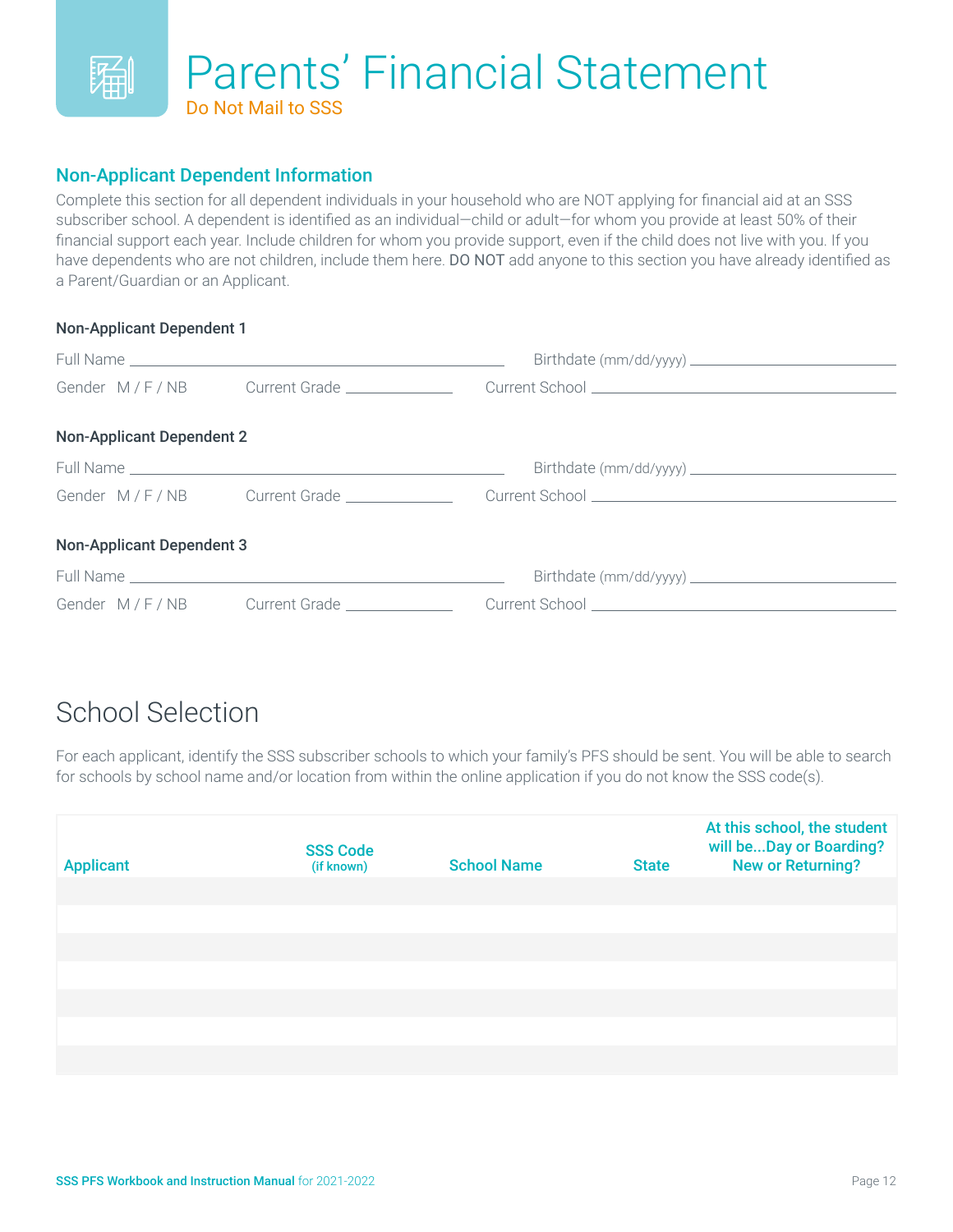## Family Income

#### Basic Tax Information

| Have you complete your 2020 Tax Return? $\square$ Yes $\square$ No (if no, select Estimated)                                      |  |
|-----------------------------------------------------------------------------------------------------------------------------------|--|
| Income filing status for 2020: $\Box$ Single $\Box$ Married, Filing Jointly $\Box$ Married, Filing Separately                     |  |
| $\Box$ Head of Household $\Box$ Did Not File $\Box$ Qualifying Widow(er) with Dependent Child                                     |  |
| If you filed or will file and IRS Schedule A, what did you or will you report as your total itemized deductions? (IRS Form 1040 – |  |

Schedule A, line 17) \$

What did you or will you pay in total federal taxes in 2020? (IRS Form 1040, line 16 minus Schedule 2, line 4) \$

#### Total Taxable Income

#### Salary and Wages

Total salaries and wages can be found in Box 1 of the W2 form given to you by your employer. If you have more than one W2, add the amount from each W2.

|                                         | 2020 | <b>2021 Estimated</b> |
|-----------------------------------------|------|-----------------------|
| Salary and wages for Parent/Guardian A: |      |                       |
| Salary and wages for Parent/Guardian B: |      |                       |

#### Dividends & Interest Income

Refer to your 1099-INT statement (or line 2b from your 1040) for interest income and/or your 1099-DIV statement (or line 3b from your 1040) for dividend income.

|                        | 2020 | 2021 Estimated |
|------------------------|------|----------------|
| Total interest income: |      |                |
| Total dividends:       |      |                |

#### Adjustments to Income

|                                                                                                                                  | 2020 | 2021 Estimated |
|----------------------------------------------------------------------------------------------------------------------------------|------|----------------|
| Total adjustments reported (IRS Form 1040–Schedule 1, line 22):*                                                                 | S    |                |
| Total IRA pre-tax payments (IRS Form 1040–Schedule 1, line 19):                                                                  |      |                |
| Total Keogh, Simplified Employee Pension (SEP), SIMPLE, or other<br>qualified plan payments (IRS Form 1040-Schedule 1, line 15): |      |                |
| Total deductable portion of self-employment tax (IRS Form 1040-<br>Schedule 1, line 14):                                         |      |                |
| *Itemize other adjustments:                                                                                                      |      |                |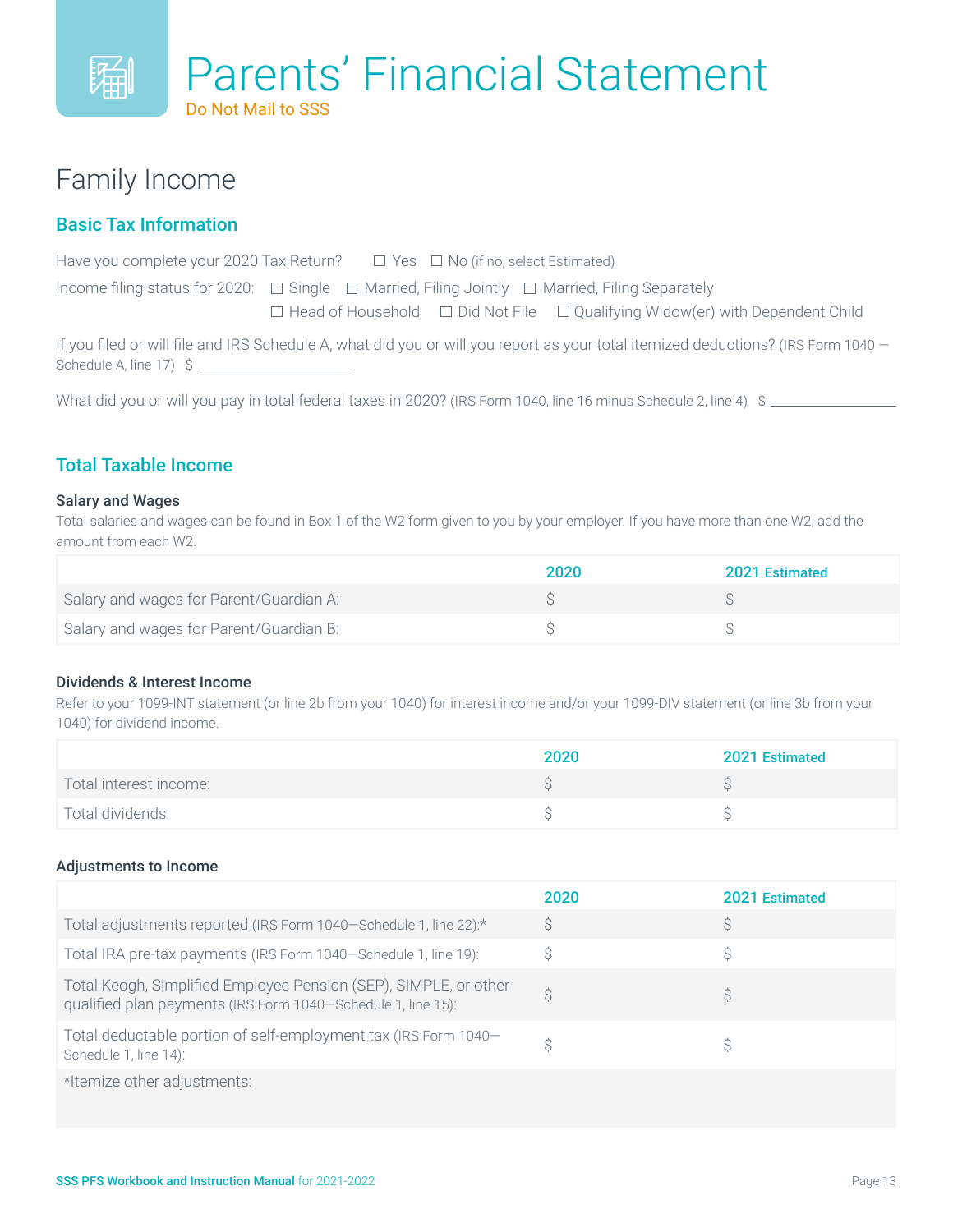#### Other Taxable Income

Inline help text is provided online to help you determine the total of any other taxable income you may have. This includes income you received from pensions, annuities, rental properties, royalities, estates or trusts, household expenses paid in lieu of alimony, unemployment compensation benefits, capital gains, and taxable Social Security benefits. These amounts are all listed in the Income section on your IRS Form 1040.

Note: If you are a part of a Partnership or S-Corporation, you need to complete Section 7: Other Taxable Income (PFS question 7q).

|                             | 2020 | 2021 Estimated |
|-----------------------------|------|----------------|
| Total other taxable income: |      |                |

#### Total Nontaxable Income

#### Child Support Received

|                                          | 2020 | 2021 Estimated |
|------------------------------------------|------|----------------|
| Child support received for ALL children: |      |                |

#### Social Security Benefits

|                                                                        | 2020 | 2021 Estimated |
|------------------------------------------------------------------------|------|----------------|
| Social Security benefits received by all members of your household: \$ |      |                |

#### Other Nontaxable Income

Inline help text is provided online to help you determine the total of any nontaxable income you may have. This includes payments made to tax-defered pension and savings plans as reported on W2 forms (box 12, labeled D, E, F, G, or H). They include qualified retirement plans (including 401k and 403) plans), pre-tax contributions to fringe benefits plans (such as a cafeteria or 125 plan), cash support, gifts, money paid to you (or to others on you behalf) by relatives or non-relatives, amount paid or provided by a separated or divorced spouse (in lieu of child support) to cover household expenses; value of allowances received for housing, food, and other living expenses as a member of the military or clergy; cash value of earned income credits, welfare benefits, veteran's benefits, and worker's compensation; income received from tax-exempt investments, income earned abroad, and other untaxed income/benefits not specified above.

|                                       | 2020 | <b>2021 Estimated</b> |
|---------------------------------------|------|-----------------------|
| Total other nontaxable benefits       |      |                       |
| Total other nontaxable income         |      |                       |
| Miscellaneous other nontaxable income |      |                       |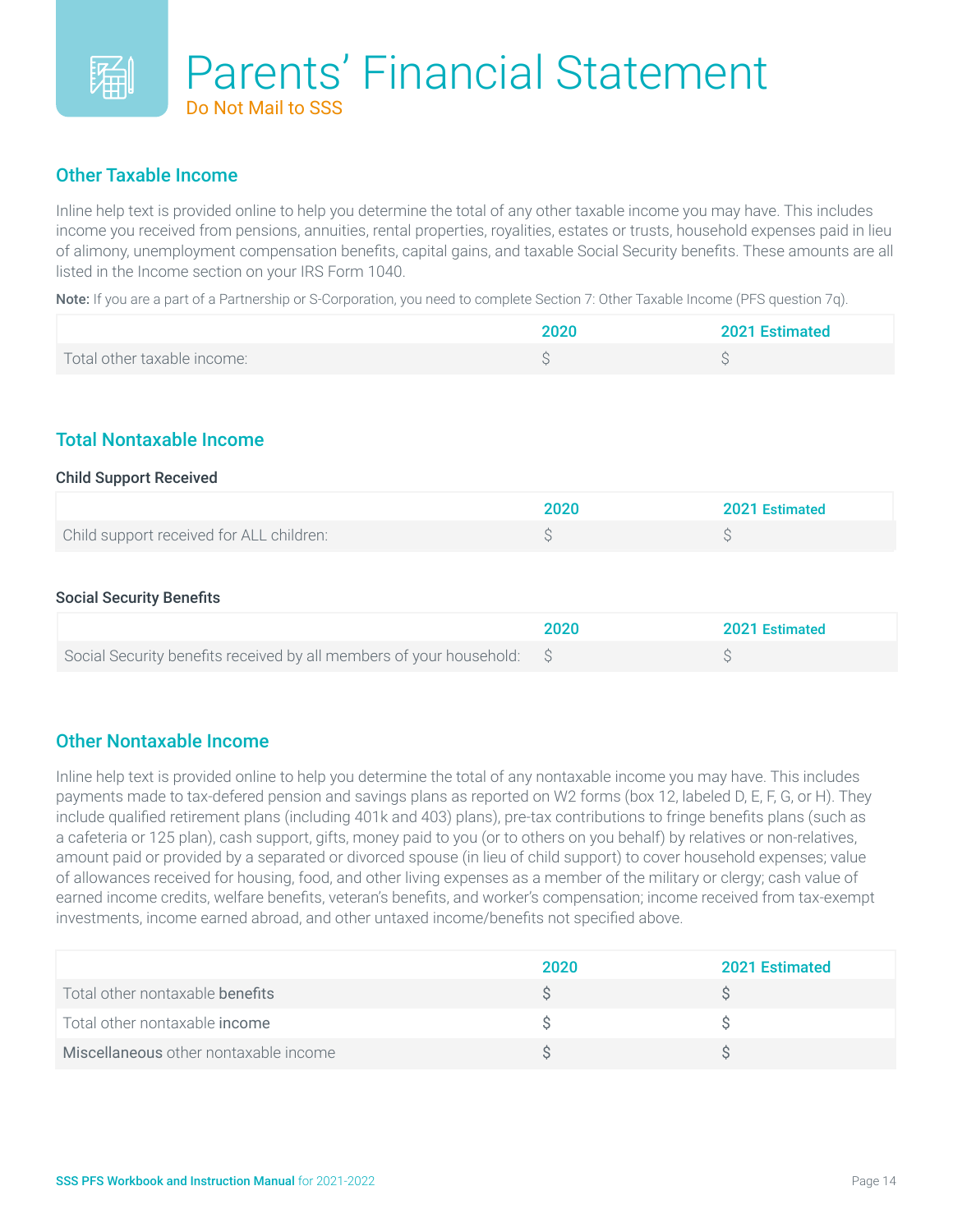#### Student Income

#### Student Income

|                    | Did Applicant file a<br>2020 Federal Tax<br>Return? | 2020 | 2021 Estimated |
|--------------------|-----------------------------------------------------|------|----------------|
| <b>Applicant A</b> | $\Box$ Yes $\Box$ No                                |      |                |
| Applicant B        | $\Box$ Yes $\Box$ No                                |      |                |
| Applicant C        | $\Box$ Yes $\Box$ No                                |      |                |

#### Student Assets

Enter the total value of each student applicant's assets. Include student's saving account(s), IRA, stocks, bonds, inheritances, trust funds, real estate, 529 savings plan accounts own by the student, cash value of annuities, and education insurance policies. Do NOT include life insurance policies, stamp/coin collections, or value of personal property held on behalf of the student.

|              | <b>Total Value</b> | <b>Itemize Assets</b> |
|--------------|--------------------|-----------------------|
| Applicant A_ |                    |                       |
| Applicant B_ |                    |                       |
| Applicant C_ |                    |                       |

### Family Assets and Debts

#### Real Estate

|                                                                                                                         | 2020 | 2021 Estimated |
|-------------------------------------------------------------------------------------------------------------------------|------|----------------|
| If you pay RENT on the home you current live in, provide the<br>TOTAL amount paid/will pay in rent for the entire year. |      |                |

#### If you OWN the home you currently live in, provide the following informaiton:

| <b>Purchase Year</b> | <b>Purchase Price</b> | <b>Present Market Value on 1st Mortgage</b> | <b>Unpaid Principal</b> | <b>Annual Payments</b><br>on 1st Mortgage |
|----------------------|-----------------------|---------------------------------------------|-------------------------|-------------------------------------------|
|                      |                       |                                             |                         |                                           |

If you have a 2nd mortgage or home equity loan, provide the following information:

| <b>Unpaid Principal</b><br>on 2nd Mortgage | <b>Annual Payments</b><br>on 2nd Mortgage | Describe the purpose of the 2nd mortgage or equity loan: |
|--------------------------------------------|-------------------------------------------|----------------------------------------------------------|
|                                            |                                           |                                                          |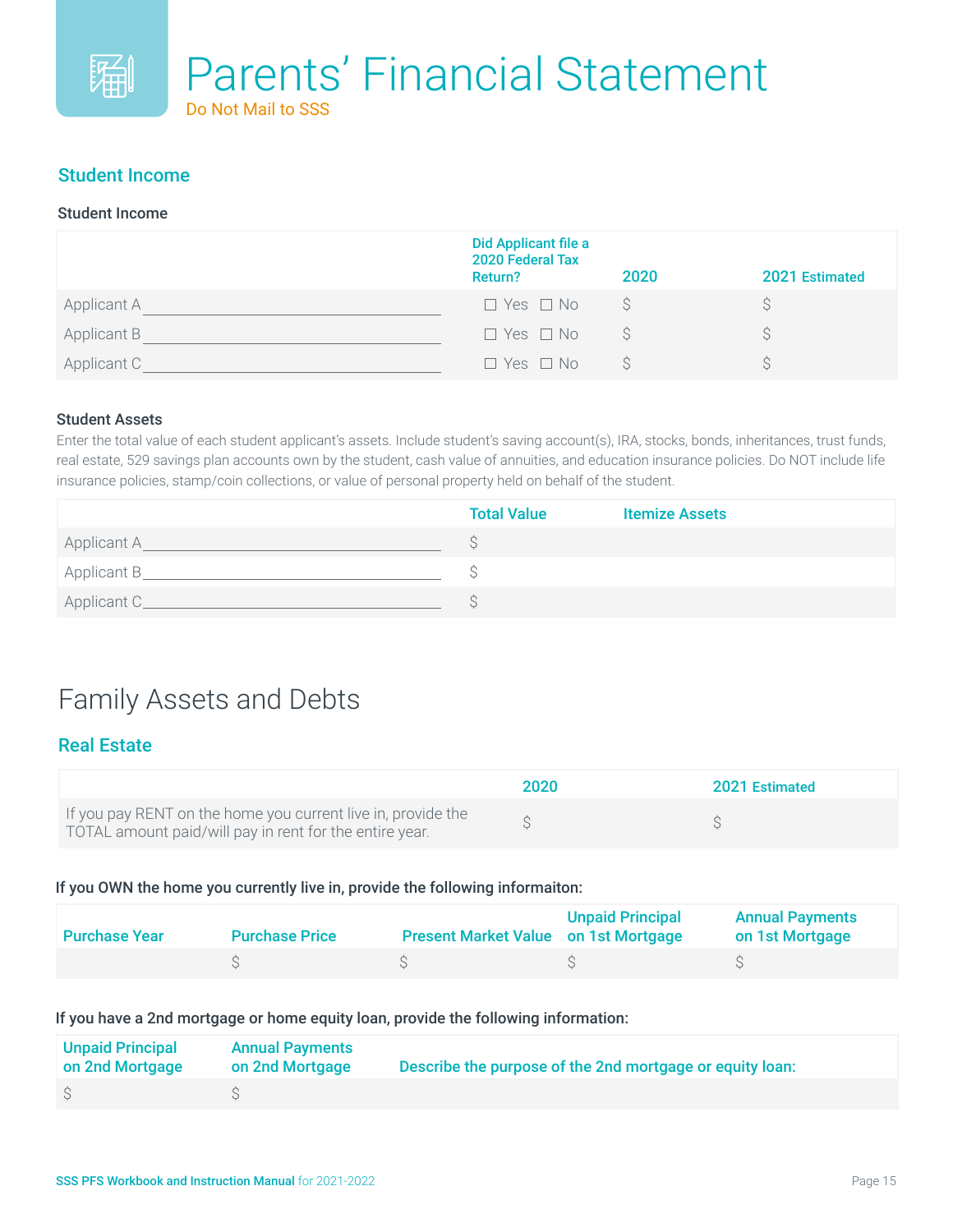#### Other Real Estate

If you own property other than your primary home, provide the following information for each property. If a property is used as a rental (Schedule E), report the income or loss on question 7q of the Other Taxable Income section. If you have a Schedule E and manage the rental property as a business, you will include the income/loss in questions 16-17 of the Business/Farm section of the PFS.

| <b>Property 1</b>     |                             |                                                                                           |                                                 |
|-----------------------|-----------------------------|-------------------------------------------------------------------------------------------|-------------------------------------------------|
| <b>Address</b>        |                             | <b>Purpose/Use of Property</b>                                                            |                                                 |
|                       |                             | $\Box$ Additional family income<br>$\Box$ Vacation home/timeshare<br>$\Box$ Other: $\_\_$ | $\Box$ Rental income<br>$\Box$ Vacant land      |
| <b>Purchase Price</b> | <b>Present Market Value</b> | <b>Unpaid Principal</b><br>on 1st Mortgage                                                | <b>Annual Total Payments</b><br>on 1st Mortgage |
| \$                    | Ŝ                           | S                                                                                         | Ŝ                                               |
|                       |                             |                                                                                           |                                                 |

#### Property 2

| <b>Address</b>        |                             | <b>Purpose/Use of Property</b>             |                                                 |
|-----------------------|-----------------------------|--------------------------------------------|-------------------------------------------------|
|                       |                             | $\Box$ Additional family income            | $\Box$ Rental income                            |
|                       |                             | $\Box$ Vacation home/timeshare             | $\Box$ Vacant land                              |
|                       |                             | $\Box$ Other:                              |                                                 |
| <b>Purchase Price</b> | <b>Present Market Value</b> | <b>Unpaid Principal</b><br>on 1st Mortgage | <b>Annual Total Payments</b><br>on 1st Mortgage |
|                       |                             |                                            |                                                 |

#### Property 3

| <b>Address</b>        |                             | <b>Purpose/Use of Property</b>             |                                                 |
|-----------------------|-----------------------------|--------------------------------------------|-------------------------------------------------|
|                       |                             | $\Box$ Additional family income            | $\Box$ Rental income                            |
|                       |                             | $\Box$ Vacation home/timeshare             | $\Box$ Vacant land                              |
|                       |                             | $\Box$ Other:                              |                                                 |
| <b>Purchase Price</b> | <b>Present Market Value</b> | <b>Unpaid Principal</b><br>on 1st Mortgage | <b>Annual Total Payments</b><br>on 1st Mortgage |
|                       |                             |                                            | S                                               |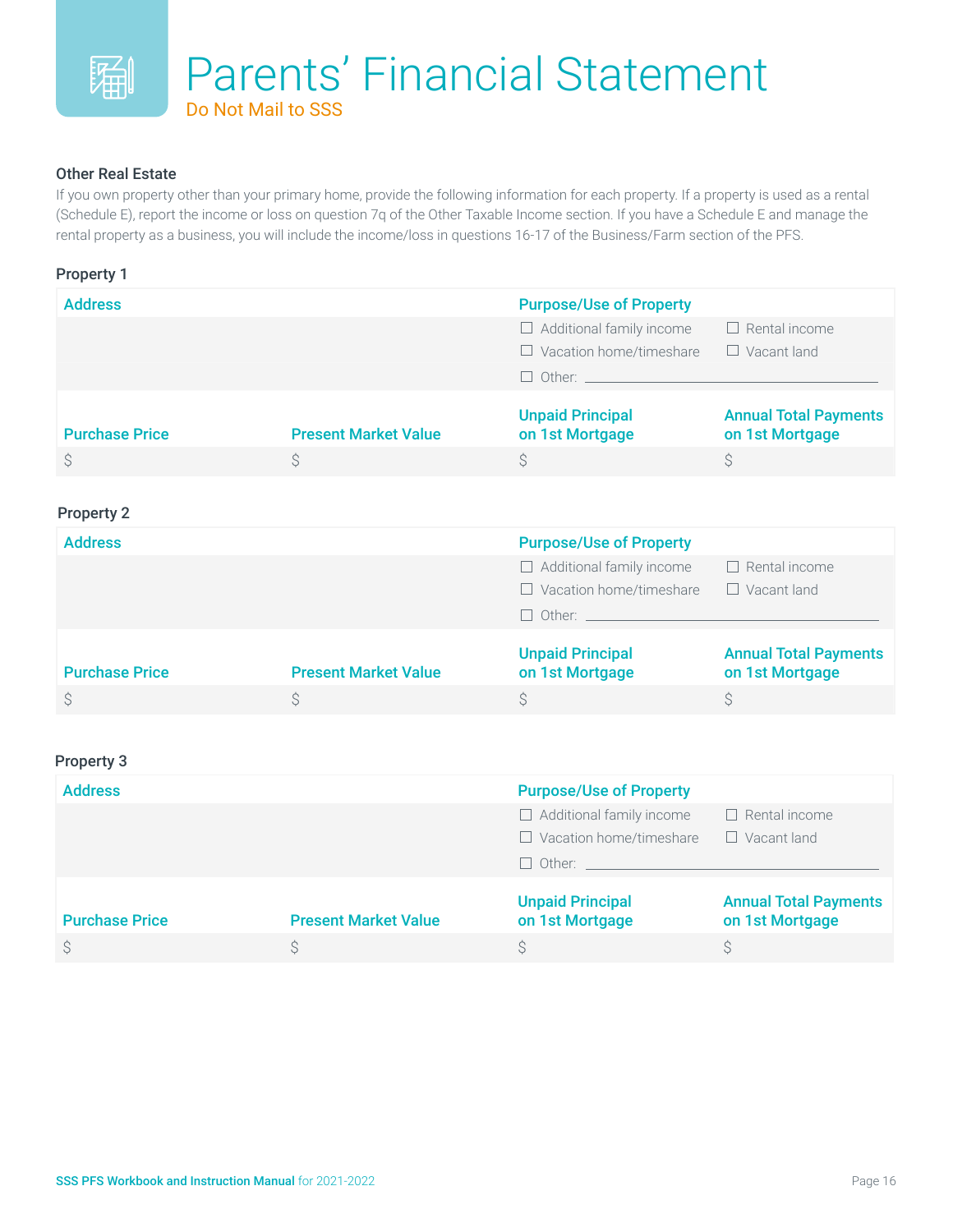#### Vehicles

Provide the following information about all vehicles (cars, recreational vehicles, boats) owned or leased by your family.

#### Vehicle 1

| Type                                               | <b>Make</b>         | <b>Model</b>      | Year         |
|----------------------------------------------------|---------------------|-------------------|--------------|
| $\Box$ car $\Box$ boat $\Box$ recreational vehicle |                     |                   |              |
|                                                    |                     | <b>Annual</b>     |              |
| <b>Ownership Status</b>                            | <b>Current Debt</b> | <b>Lease Cost</b> | <b>Notes</b> |

#### Vehicle 2

| Type                                                      | <b>Make</b>         | <b>Model</b>                | Year         |
|-----------------------------------------------------------|---------------------|-----------------------------|--------------|
| $\Box$ car $\Box$ boat $\Box$ recreational vehicle        |                     |                             |              |
| <b>Ownership Status</b>                                   | <b>Current Debt</b> | Annual<br><b>Lease Cost</b> | <b>Notes</b> |
| $\Box$ own $\Box$ lease $\Box$ employer/business provided |                     |                             |              |

#### Vehicle 3

| Type                                                      | <b>Make</b>         | <b>Model</b>                       | Year         |
|-----------------------------------------------------------|---------------------|------------------------------------|--------------|
| $\Box$ car $\Box$ boat $\Box$ recreational vehicle        |                     |                                    |              |
| <b>Ownership Status</b>                                   | <b>Current Debt</b> | <b>Annual</b><br><b>Lease Cost</b> | <b>Notes</b> |
| $\Box$ own $\Box$ lease $\Box$ employer/business provided | S S                 |                                    |              |

#### Other Assets & Debts

#### Bank Accounts

Total value of both parents'/guardians' checking and savings accounts (interest bearing and non-interest bearing):

 $\frac{1}{2}$ 

#### Investments

Total net value of all investments (stocks, bonds, mutual funds, and case value of whole life insurance policies owned by the Parents/Guardians):

 $\frac{1}{2}$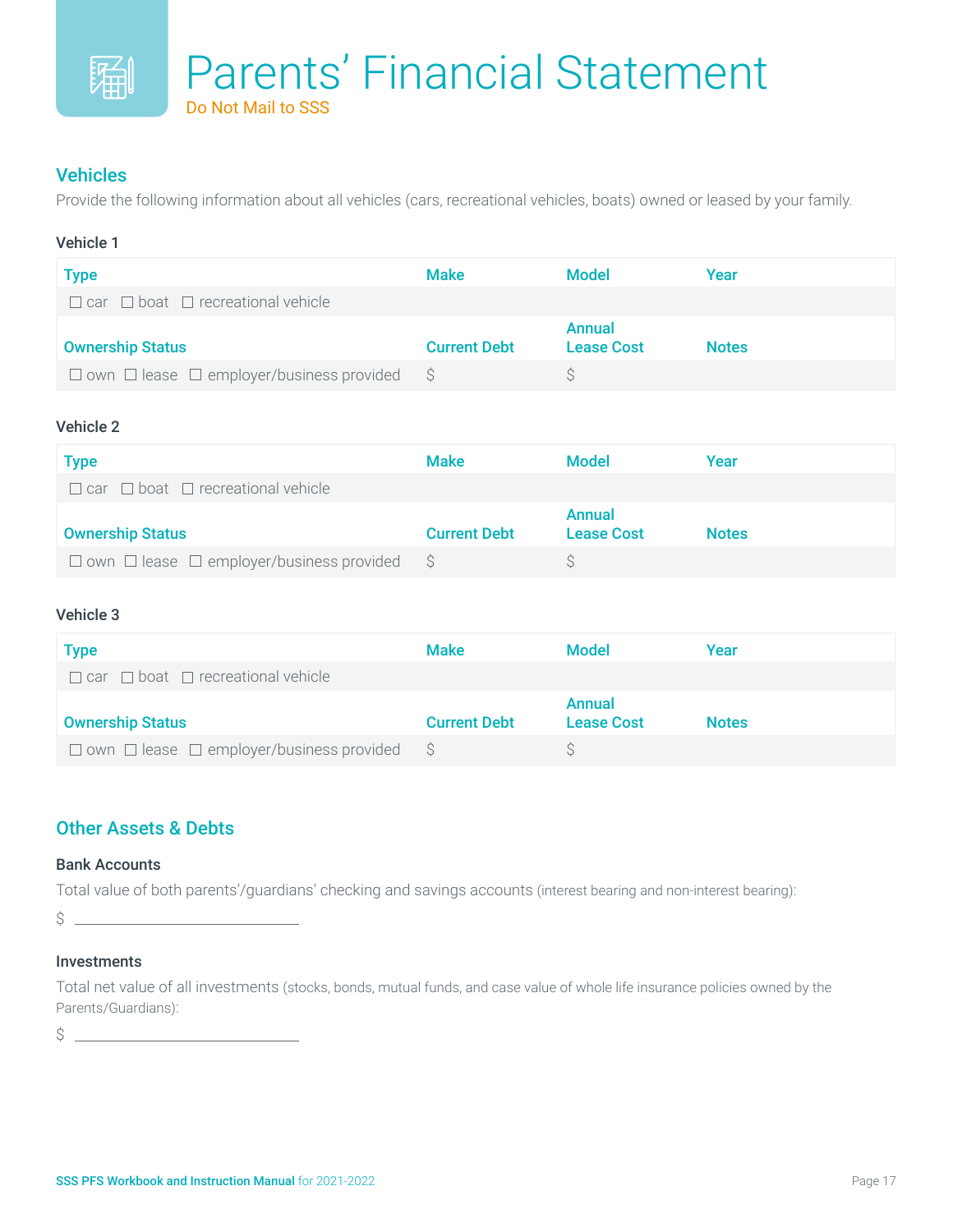

#### Retirement Plans

| Is there an employee retirement plan for Parent/Guardian A? $\Box$ Yes $\Box$ No Parent/Guardian B? $\Box$ Yes $\Box$ No |    |
|--------------------------------------------------------------------------------------------------------------------------|----|
| Total value of company managed retirement plans, including pensions, 401k, 403b or SEP plans: \$                         |    |
| Total household contribution for any pension, IRA, or SEP plans held by parents(s)/quardian(s):                          | S  |
| Total value of any self-managed retirement plans, including IRAs:                                                        | Ś  |
| Total household contribution for any 401k or 403b plan held by the parent(s)/guardian(s)                                 | Š  |
|                                                                                                                          |    |
| <b>Debts</b>                                                                                                             |    |
| Total consumer debt (total balances from all credit card purchases you have not reported<br>elsewhere on the PFS):       | Ś. |
| Total outstanding debt for:                                                                                              |    |
| • Past education of the parent(s)/guardian(s):                                                                           |    |
| • Any loans taken with a Loan Company:                                                                                   | Ś  |
| • Any loans taken from friends or relatives:                                                                             |    |
| • From interest-bearing medical expenses:                                                                                |    |
| Total other outstanding debt:                                                                                            |    |

## Family Income

Information provided in this section helps schools better assess your full obligation to pay tuition and other educational expenses. Please be realistic about the amount you can contribute, keeping in mind that the primary responsibility for paying for your child's education lies with you.

#### Educational Expenses

| How many children (applicants and non-applicant dependents) are/will be receiving support from you in 2020?                     |  |
|---------------------------------------------------------------------------------------------------------------------------------|--|
| How many will attend tuition-charging institutions (childcare centers, schools, or colleges)?                                   |  |
| List all the tuition contributions you made and received in 2020-21:                                                            |  |
| • How much money did you contribute from your own earnings or assets (including loans)? \$                                      |  |
| . How much did you contribute from the applicant's earnings or assets?                                                          |  |
| • How much did you receive from friends, relatives, trust funds, or other sources?                                              |  |
| From all combined sources, except financial aid, your 2020-21 tuition contribution was?<br>(add the above bullet-point amounts) |  |
| What is the estimated full cost of tuition for this applicant for the academic year 2020-21?                                    |  |
| How much financial aid did you receive?                                                                                         |  |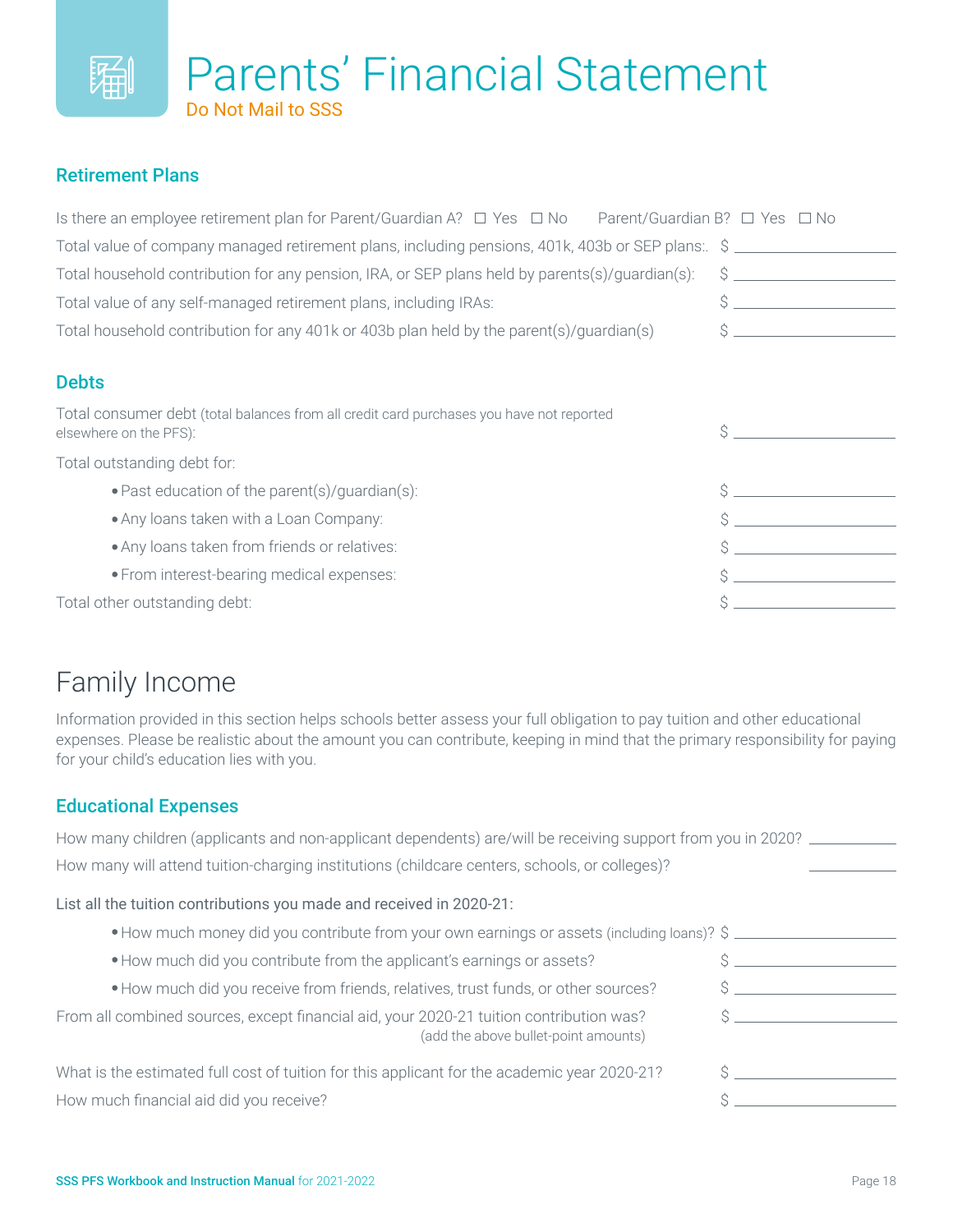## Parents' Financial Statement Do Not Mail to SSS

#### List all the tuition contributions you plan to make in 2021-22:

| • How much money will you contribute from your own earnings or assets (including loans)? \$                                         |  |
|-------------------------------------------------------------------------------------------------------------------------------------|--|
| • How much will you contribute from the applicant's earnings or assets?                                                             |  |
| • How much will you receive from friends, relatives, trust funds, or other sources?                                                 |  |
| From all combined sources, except financial aid, your 2021-22 tuition contribution will be:<br>(add the above bullet-point amounts) |  |
| What is the estimated full cost of tuition for this applicant for the academic year 2021-22?                                        |  |

#### Other Expenses

#### Health Expenses

鬮

| Do you have health insurance either through your employer or through the Affordabile Care Act? $\square$ Yes $\square$ No                             |                      |  |
|-------------------------------------------------------------------------------------------------------------------------------------------------------|----------------------|--|
| Do you carry health insurance through a business that your own?                                                                                       | $\Box$ Yes $\Box$ No |  |
| Total amount you paid for health insurance premiums and plans:                                                                                        |                      |  |
| Total health expenses you paid out of pocket that were not reimbursed by insurance or<br>nontaxable benefit accounts such as HSA, FSA, DCA, HSR, etc: |                      |  |

#### Child Support & Alimony Paid

|                                                                                 | 2020 | 2021 Estimated |
|---------------------------------------------------------------------------------|------|----------------|
| Total amount you paid in child support for Applicant 1:                         | \$   | Ŝ              |
| Total amount you paid in child support for Applicant 2:                         | \$   | \$             |
| Total amount you paid in child support for all other dependents:                | \$   | $\mathsf{S}$   |
| Total amount you paid in alimony in 2020:                                       |      | Ś              |
| What tax year did you begin making alimony payments?                            |      |                |
| <b>Additional Expenses</b>                                                      |      |                |
| Total amount you paid in 2020 for utilities:                                    |      |                |
| Total amount of charitable contributions in 2020:                               |      |                |
| Total amount you paid in 2020 for:                                              |      |                |
| • Annual fee/club dues for charge more than \$250:                              |      |                |
| • Camps and lessons for all members of your household:                          |      |                |
| • Vacations for all members of your household:                                  |      |                |
| Total amount of additional/unusual expenses you incurred defined as acceptable: |      |                |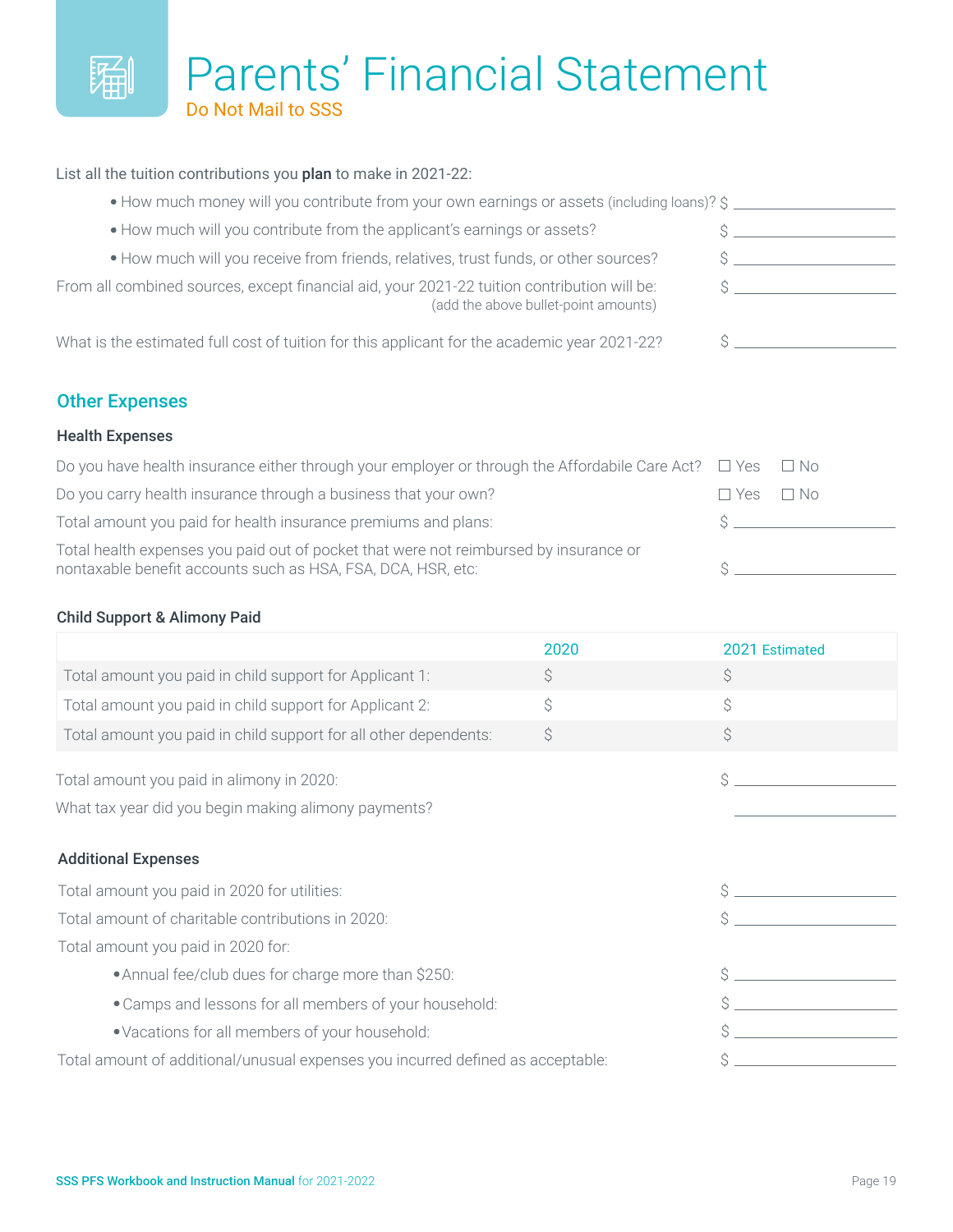

### Business/Farm

This information is only asked of families who report being a sole proprietor of or a partner in one or more businesses/ farms. The PFS will ask you to complete this information for each business or farm you own. Do NOT combine information.

#### Business Information

You will need to provide this information for each business/farm owned.

| Year business/farm operation began: ___________                                                                 |                                      | Business Type: $\Box$ Sole Proprietorship $\Box$ Partnership $\Box$ S-Corporation |
|-----------------------------------------------------------------------------------------------------------------|--------------------------------------|-----------------------------------------------------------------------------------|
| Address and the contract of the contract of the contract of the contract of the contract of the contract of the |                                      |                                                                                   |
|                                                                                                                 | State/Province _____________________ | Zip/Postal Code Learners and Code                                                 |
| Description of service or product:                                                                              |                                      |                                                                                   |

#### Business Income

If you are an owner/partner in more than one business/farm, provide the following for each business or farm you own.

Note: If you are a part of a Partnership or S-Corporation, you need to complete PFS section 7, Other Taxable Income (7q).

|                                       | 2020 | 2021 Estimated |
|---------------------------------------|------|----------------|
| Gross receipts and sales:             |      |                |
| Cost of goods sold and/or operations: |      |                |
| Other business/farm income:           |      |                |

#### Business Expenses

If you are an owner/partner in more than one business/farm, provide the following for each business or farm you own.

|                                             | 2020 | 2021 Estimated |
|---------------------------------------------|------|----------------|
| Salaries/wages paid to you and your spouse: |      |                |
| Other wages:                                |      | ⌒              |
| Additional compensation:                    |      |                |
| Business property rent:                     |      | S              |
| Business property mortgage:                 |      |                |
| Depreciation:                               |      |                |
| Other expenses (will need to explain):      |      |                |
| Amount paid for self-employment tax:        |      |                |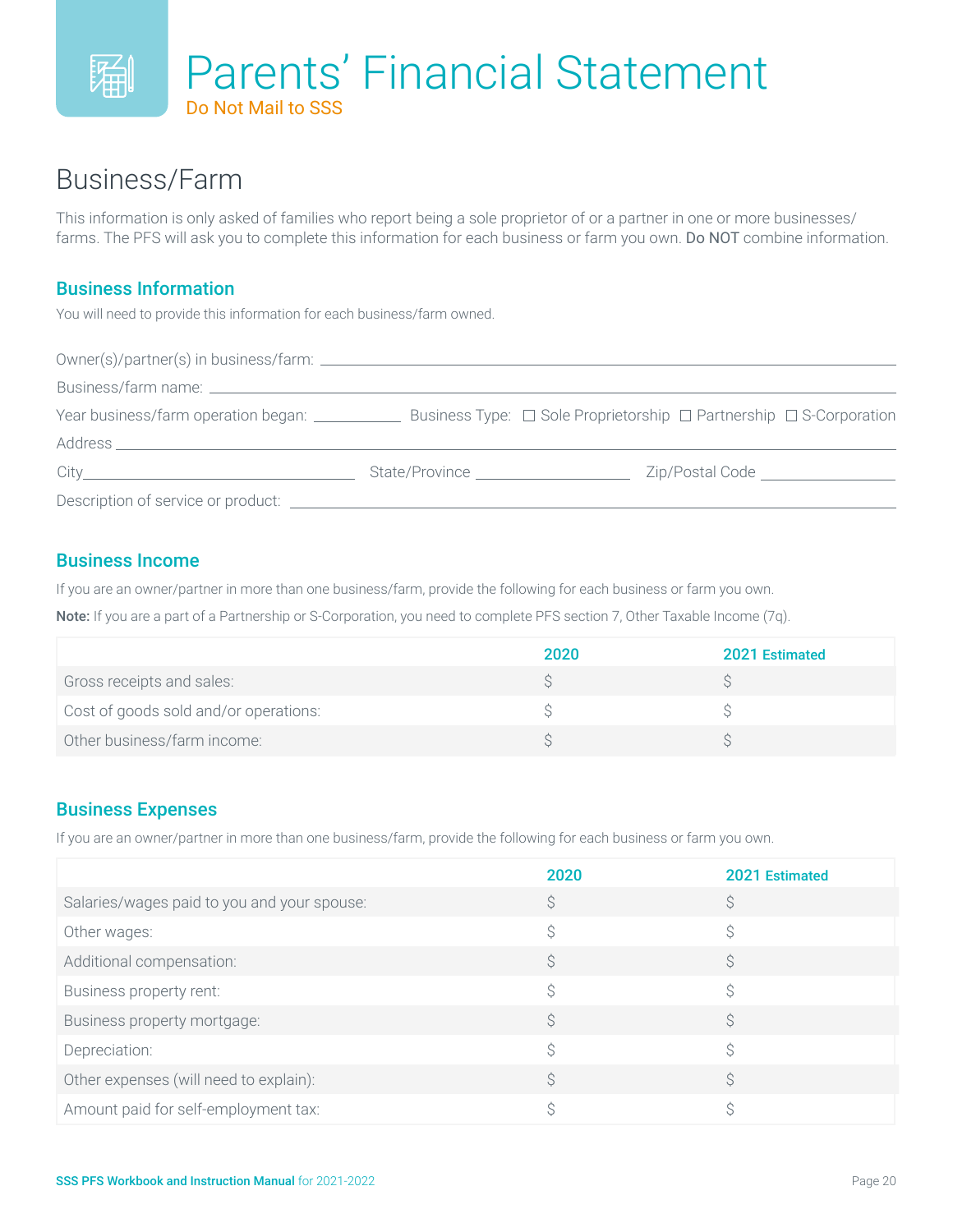#### Business Assets and Debts

If you are an owner/partner in more than one business/farm, provide the following for each business or farm you own.

#### Business and/or Farm Assets

|                                                                       | 2020 | 2021 Estimated |
|-----------------------------------------------------------------------|------|----------------|
| Current business/farm assets minus amounts reserved<br>for bad debts: |      |                |
| Land and buildings (present market value):                            |      |                |
| Case reserve for depreciation:                                        |      |                |
| Other capital assets of the business/farm:                            |      |                |
| Accounts receivable:                                                  |      |                |
| Other business/farm assets:                                           |      |                |

#### Business and/or Farm Debts

|                                   | 2020 | 2021 Estimated |
|-----------------------------------|------|----------------|
| Mortgage on land and buildings:   |      |                |
| Debts on equipment and machinery: |      |                |
| Other business on farm debts:     |      |                |

## Other Information

This Final section of the PFS is Other Consideration. Use this available text box to provide any other information, explanation or details you believe are pertinent to your family's situation when the school(s) consider your request for financial aid.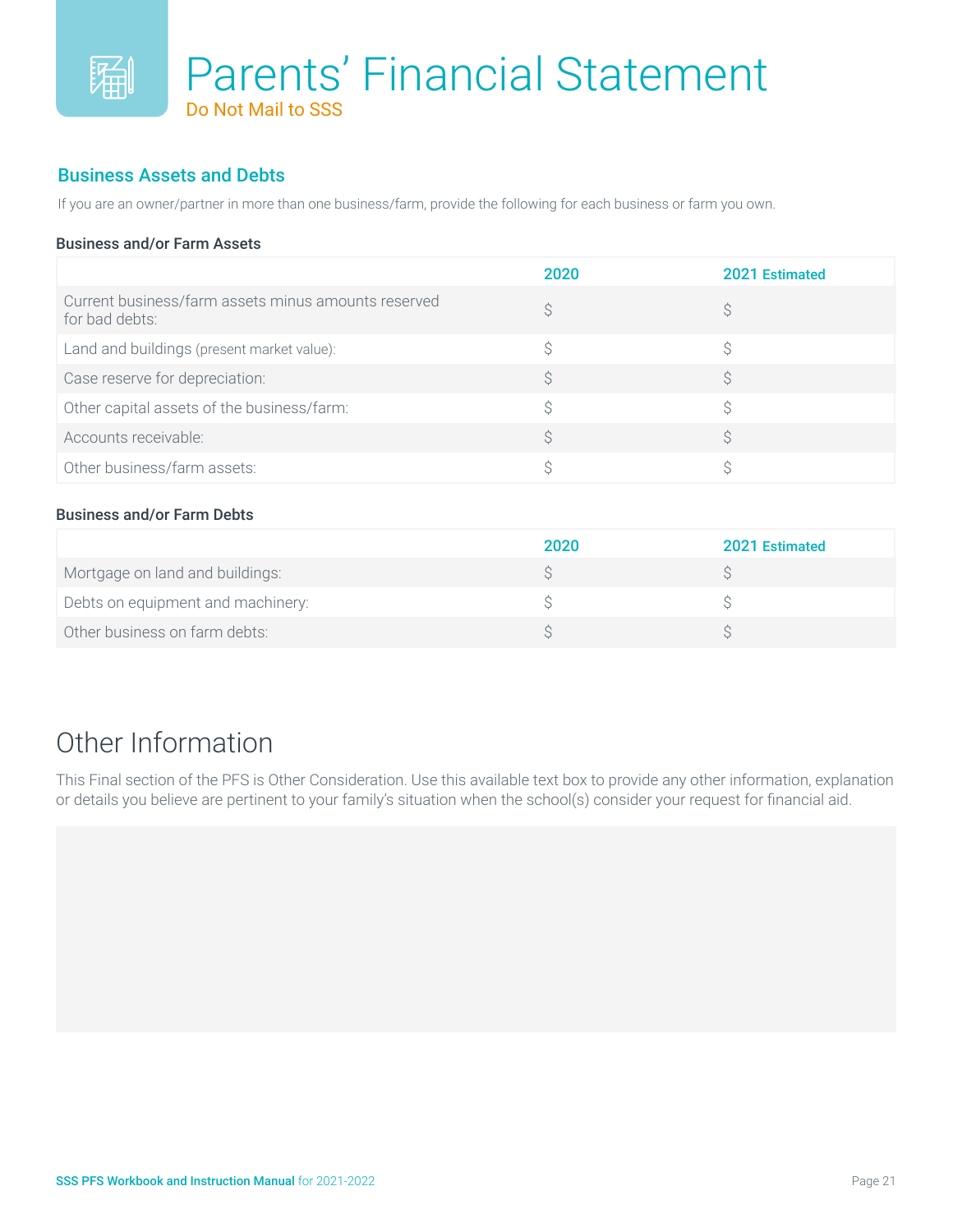## Tips for avoiding common errors

- 1. If you must go backward in the application, click on the section headers in the menu on the left side of the screen to navigate to earlier sections of the PFS. If you use your Internet browser's "back" button at the top of your screen, you may lose information.
- 2. Zero counts! Enter a zero if a question does not apply to you. Do not leave the answer blank.
- 3. Whole numbers only. When entering numbers, please use only whole numbers: no decimals or cents. Rounding to the nearest whole number is acceptable.
- 4. Offer explanation when requested so a school can better understand your answer or situation.
- 5. Applicants vs. Dependents Questions about "applicants" refer to your children who are applying for financial aid using the PFS you're completing. Questions about "other dependents" and "non-applicant dependents" refer to the children (or adults) for whom you provide support who ARE NOT applying for financial aid through SSS and who are NOT a parent or guardian.
- 6. Choose the right school. In the School Selection section, choose the exact school you wish to apply to, in the correct city and state. Many schools have similar names.
- 7. Salary vs. profit  $-$  In the Family Income section, if you are a business owner or farm owner, in the questions about "salary," enter only the amount you draw as salary for which you received a W2, otherwise leave it blank. You will provide information about profit/loss elsewhere in the PFS.
- 8. Rent In the Family Assets and Debts section, if you rent your residence, enter the total rent you pay for the whole year, not the amount you pay each month.
- 9. Use the cover sheet. While we strongly recommend you upload any required tax documents, if you opt to mail them to SSS instead, you must include your required documents cover sheet, which you can print from the "My Documents" tab in the Family Portal. This allows us to match your documents to your application.
- 10. Mail documents early. If you opt to mail in additional required documents to SSS, do so at least 10 days before the school deadlines to allow for mail delivery and SSS processing time.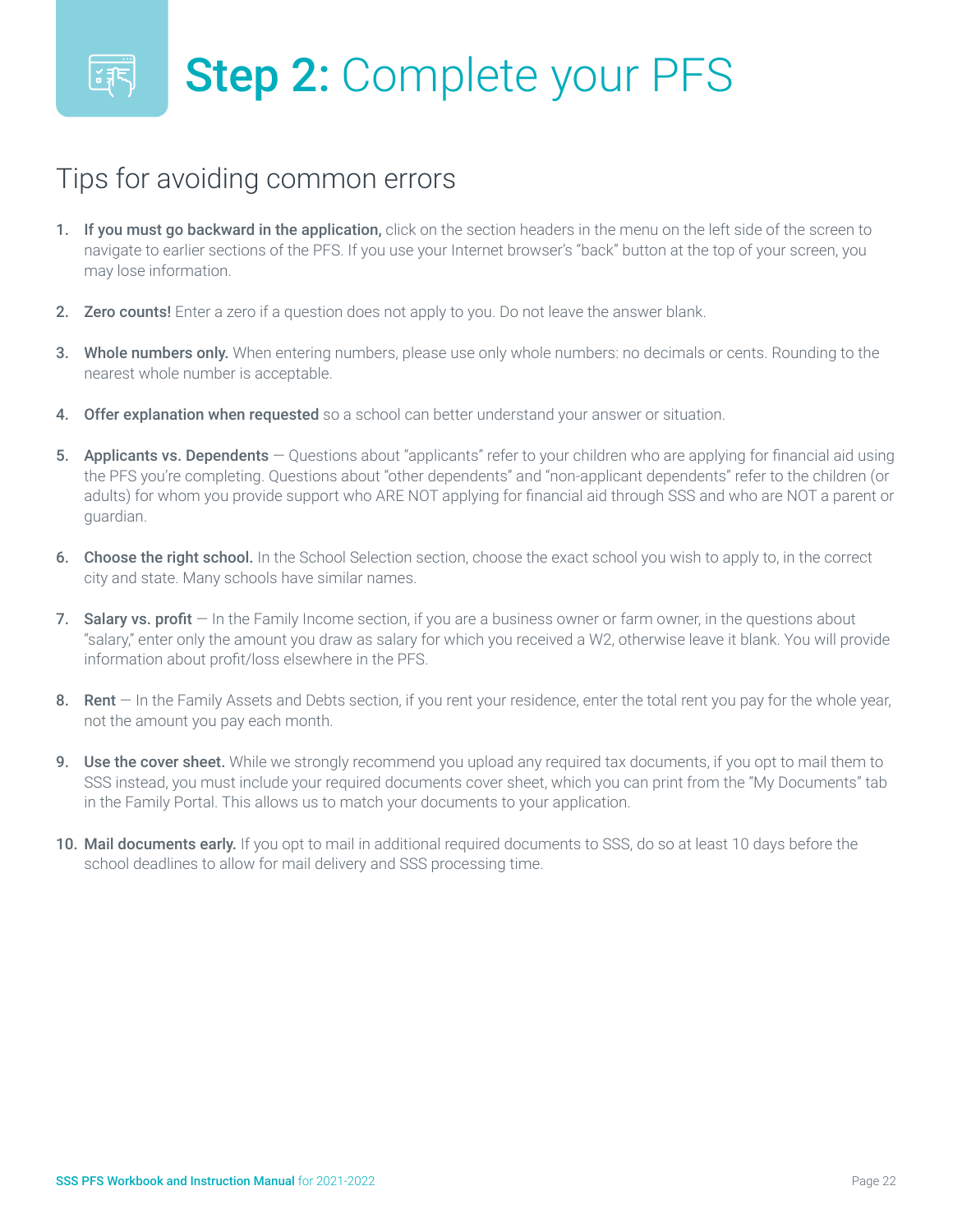## 图 Step 2: Complete your PFS

## Frequently Asked Questions

| <b>Question</b>                                                | <b>Answer</b>                                                                                                                                                                                                                                                                                                                                                                                                                                                                                                                                                                |
|----------------------------------------------------------------|------------------------------------------------------------------------------------------------------------------------------------------------------------------------------------------------------------------------------------------------------------------------------------------------------------------------------------------------------------------------------------------------------------------------------------------------------------------------------------------------------------------------------------------------------------------------------|
| What is School and Student Services (SSS)?                     | SSS is a financial aid services provider. Many private schools use SSS to help<br>them assess a family's ability to pay for school costs. SSS helps schools make<br>objective and fair financial aid decisions. The philosophy behind the SSS process<br>is that parents are primarily responsible to finance their child's education to the<br>extent they are able.                                                                                                                                                                                                        |
| What is the Parents' Financial Statement (PFS)?                | The PFS is the cornerstone of your financial aid application. When you submit<br>your PFS, you are granting SSS permission to analyze your financial information.<br>SSS analyzes your income, expenses, assets, and debts. Then, we estimate the<br>amount you can contribute to school expenses. We send that estimate to the<br>schools you select on your PFS. Schools use the estimate as a starting point<br>to determine financial aid awards. Each school makes its own financial aid<br>decisions, taking into consideration its budget and financial aid policies. |
| Is my information safe?                                        | Yes. The process we use at SSS to protect your information meets the most<br>rigorous standards. Schools are also encouraged to keep information private<br>and to allow access to as few people as possible.                                                                                                                                                                                                                                                                                                                                                                |
| How long does it take SSS to send my results to<br>schools?    | Schools receive immediate notification when your PFS has been submitted.                                                                                                                                                                                                                                                                                                                                                                                                                                                                                                     |
| How much does it cost to submit a PFS?                         | The cost to submit a Parents' Financial Statement (PFS) online for Academic<br>Year 2021-22 is \$55.00.                                                                                                                                                                                                                                                                                                                                                                                                                                                                      |
| Can I withdraw my PFS after I submit it?                       | No. Once you have submitted and paid for your PFS, it cannot be withdrawn<br>from the SSS system, and your fee cannot be refunded. If you no longer wish to<br>apply for financial aid, contact your school(s).                                                                                                                                                                                                                                                                                                                                                              |
| Are there any other forms I must complete?                     | Many schools require that you submit tax forms and other documents in<br>addition to your PFS. Check with each school to which you are applying to see<br>what is required, by what deadline, and how to provide them. This information is<br>often listed on a school's website, so you may want to look there before calling<br>the school.                                                                                                                                                                                                                                |
| How can I submit tax forms if I haven't completed<br>them yet? | Schools realize that tax forms are not available until January or later and<br>usually set their requirements accordingly. Be aware of each school's specific<br>requirements. For example, a school may ask you to submit a 2019 tax<br>document and then later submit a 2020 tax return. Or, a school may set a later<br>deadline for the submission of the 2020 tax return.                                                                                                                                                                                               |
| How do I know if SSS has received my mailed-in<br>documents?   | You can track receipt and processing of your mailed-in documents by logging<br>into your Family Portal account (https://sssbynais.force.com/familyportal). Go<br>to your "My Documents" tab. Please allow 10 business days for your documents<br>to be received and processed.                                                                                                                                                                                                                                                                                               |
| What if I am not the parent of the applicant?                  | If you are financially responsible for the student, complete the PFS (fill in the<br>section for Parent A) and include a description of your relationship to the child.                                                                                                                                                                                                                                                                                                                                                                                                      |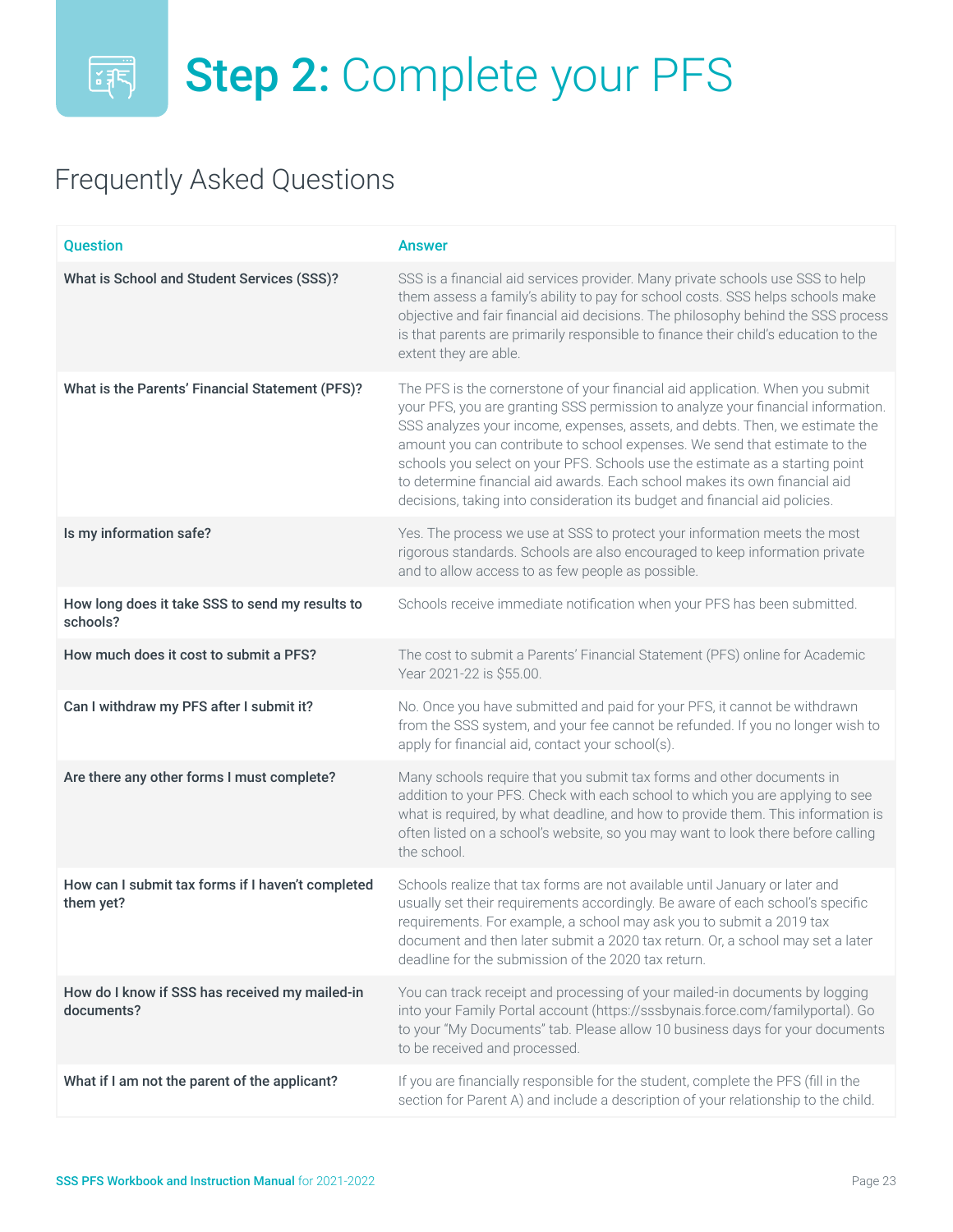## **图 Step 2: Complete your PFS**

## Frequently Asked Questions

| <b>Question</b>                                                      | <b>Answer</b>                                                                                                                                                                                                                                                                                                                                                                                                                                                                     |
|----------------------------------------------------------------------|-----------------------------------------------------------------------------------------------------------------------------------------------------------------------------------------------------------------------------------------------------------------------------------------------------------------------------------------------------------------------------------------------------------------------------------------------------------------------------------|
| What if I am divorced?                                               | SSS considers divorced parents living apart to be separated households, and as<br>such, each parent should complete a separate PFS.                                                                                                                                                                                                                                                                                                                                               |
| What if I have more than one child?                                  | Using the Family Portal, you can enter application information for all your<br>children who are applying for financial aid using a single application. Do not<br>complete a separate PFS for each child.                                                                                                                                                                                                                                                                          |
| What if I do not know the exact amount in<br>response to a question? | Enter your best estimate. Enter a zero (0) if no other amount applies. Do NOT<br>leave items blank. Do NOT enter symbols, such as $>$ , $\lt$ , $\sim$ , or words such as<br>"none," "unknown," or "N/A." If you estimate for any question that your 2020<br>estimates will differ by \$5,000 or more from your 2019 amounts, please be sure<br>to itemize.                                                                                                                       |
| If I applied last year, do I have to fill out another<br>PFS?        | Yes, you should file a new PFS for every year that you apply for financial aid. Use<br>your same Family Portal login and password from the prior year. You will be able<br>to transfer some information from the previous year's application to speed up<br>the process.                                                                                                                                                                                                          |
| Where can I get help?                                                | Call the SSS Family Support center at (800) 344-8328, email sss@<br>communitybrands.com, or utilize the resources available in the Family Portal<br>and SSS parent website (http://www.solutionsbysss.com/parents). From<br>outside the U.S. or Canada, dial (952) 967-9922. Contact the school directly if<br>your question involves their requirements or awards.                                                                                                               |
| What is Consumer Debt and how is it used in the<br>calculation?      | In the "Family Assets & Debts" section, you are asked to report your credit card<br>debt. Given the variety of types of spending that credit cards can be used for,<br>SSS does not factor this into the calculation of your family contribution; however,<br>schools may use this information in different ways. Enter your total outstanding<br>balances, then use the "Other Considerations" section to specify the main types<br>of purchases that these cards were used for. |
| What should I include as "Unusual Expenses?"                         | In the "Family Expenses" section, you are asked to total your "unusual expenses."<br>Below the question, click the link to see a list of the types of expenses that<br>should and should not be included.                                                                                                                                                                                                                                                                         |
| How do I compress files that are too large to<br>upload?             | Some scanners create very large PDF files, and the maximum file size that<br>can be uploaded to the Family Portal is 10MB. Fortunately, there are a number<br>of free software tools available to compress these into smaller files. Google<br>"compress PDF" for a variety of easy to use options.                                                                                                                                                                               |
| How do I know if SSS has received my mailed-in<br>documents?         | You can track receipt and processing of your mailed-in documents by logging<br>into your Family Portal account (https://sssbynais.force.com/familyportal). Go<br>to your "My Documents" tab. Please allow 10 business days for your documents<br>to be received and processed.                                                                                                                                                                                                    |
| What if I am not the parent of the applicant?                        | If you are financially responsible for the student, complete the PFS (fill in the<br>section for Parent A) and include a description of your relationship to the child.                                                                                                                                                                                                                                                                                                           |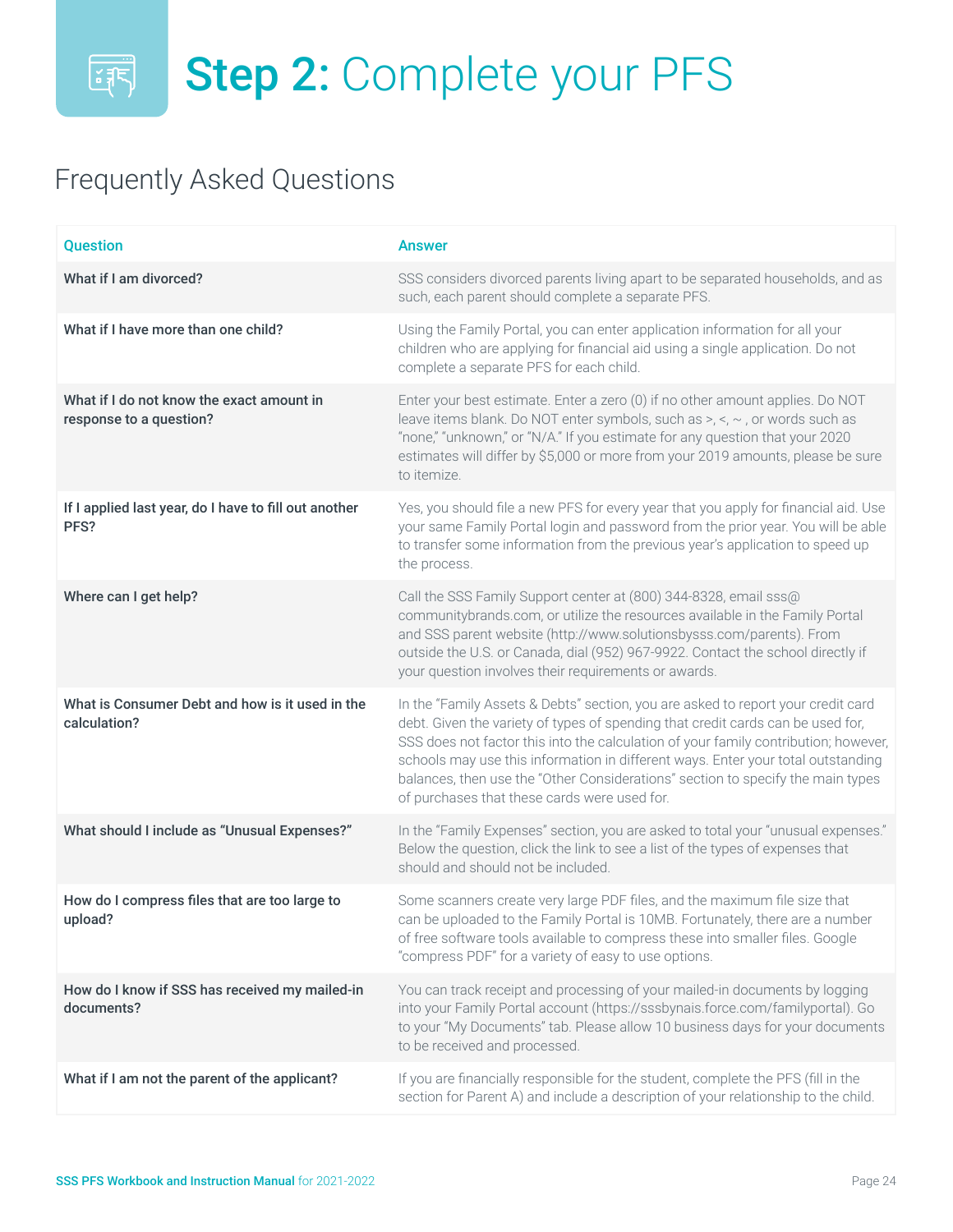### Step 3: Pay for & Submit your PFS  $\sqrt[6]{\ket{\mathfrak{g}}}$

Once you complete all sections of the PFS, you will have access to the "Pay and Submit" section. The fee to submit a PFS online is U.S. \$55.00, and this fee is nonrefundable. This is a flat fee, whether you are applying for aid for one child or several children, and whether your children are applying to one school or several schools. Your PFS and the application results will not be processed and sent to schools until your full payment is received.

## Payment Options

In the "Pay and Submit" section, you may make your secure payment using one of these methods:

- Credit or debit Card: The charge on your statement will appear as "FinAid App 800-844-2207"
- Direct debit from your checking or savings account

Once you have successfully submitted and paid for your PFS, you will receive an email confirmation from SSS.

Your information will be immediately available to the school(s) you are applying to for financial aid.

Once submitted, your PFS cannot be withdrawn and your fee cannot be refunded.